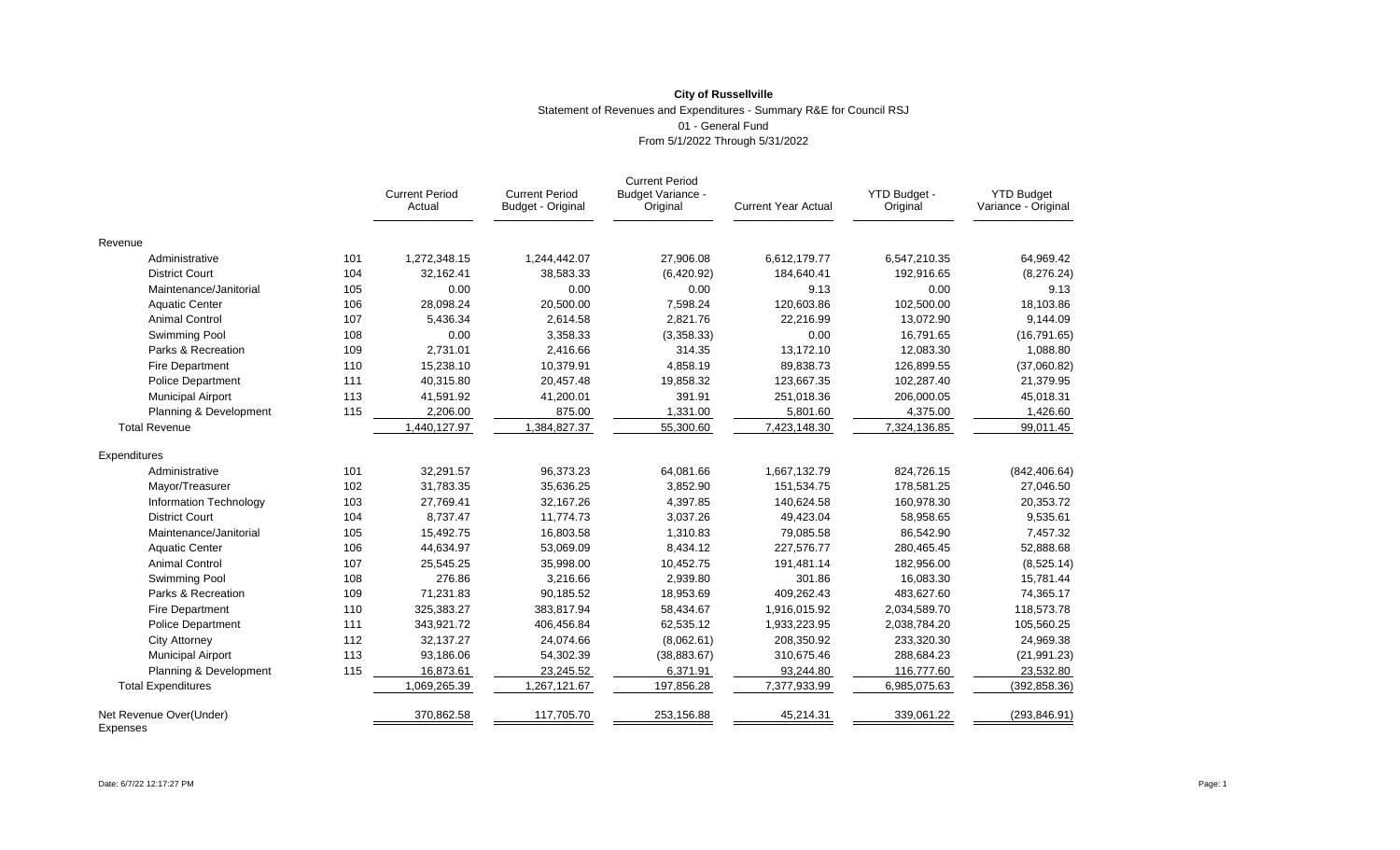### **City of Russellville** Statement of Revenues and Expenditures - Summary R&E for Council RSJ 02 - Street Fund From 5/1/2022 Through 5/31/2022

|                                        |     | <b>Current Period</b><br>Actual | <b>Current Period</b><br>Budget - Original | <b>Current Period</b><br><b>Budget Variance -</b><br>Original | <b>Current Year Actual</b> | YTD Budget -<br>Original | <b>YTD Budget</b><br>Variance - Original |
|----------------------------------------|-----|---------------------------------|--------------------------------------------|---------------------------------------------------------------|----------------------------|--------------------------|------------------------------------------|
| Revenue                                |     |                                 |                                            |                                                               |                            |                          |                                          |
| <b>Street</b>                          | 202 | 268,998.92                      | 204,618.92                                 | 64,380.00                                                     | 1,085,090.60               | 1,032,094.20             | 52,996.40                                |
| 1/2 Cent Sales Tax                     | 204 | 68,227.80                       | 67,881.08                                  | 346.72                                                        | 525,295.39                 | 689,405.40               | (164, 110.01)                            |
| <b>Street Sales Tax</b><br>Improvement | 205 | 0.00                            | 0.00                                       | 0.00                                                          | 90,969.88                  | 90,969.88                | 0.00                                     |
| <b>Total Revenue</b>                   |     | 337,226.72                      | 272,500.00                                 | 64,726.72                                                     | 1,701,355.87               | 1,812,469.48             | (111, 113.61)                            |
| Expenditures                           |     |                                 |                                            |                                                               |                            |                          |                                          |
| <b>Street</b>                          | 202 | 188,861.12                      | 199,001.00                                 | 10,139.88                                                     | 938,823.55                 | 1,026,404.60             | 87,581.05                                |
| <b>Street Capital Improvement</b>      | 203 | 198,472.72                      | 0.00                                       | (198,472.72)                                                  | 331,907.71                 | 1,171,894.00             | 839,986.29                               |
| 1/2 Cent Sales Tax                     | 204 | 90,437.30                       | 152,083.33                                 | 61,646.03                                                     | 138,644.18                 | 891,430.65               | 752,786.47                               |
| <b>Street Sales Tax</b><br>Improvement | 205 | 501,801.53                      | 1,204,923.43                               | 703,121.90                                                    | 715,504.43                 | 7,261,646.03             | 6,546,141.60                             |
| <b>Total Expenditures</b>              |     | 979,572.67                      | 1,556,007.76                               | 576,435.09                                                    | 2,124,879.87               | 10,351,375.28            | 8,226,495.41                             |
| Net Revenue Over(Under)<br>Expenses    |     | (642, 345.95)                   | (1,283,507.76)                             | 641,161.81                                                    | (423, 524.00)              | (8,538,905.80)           | 8,115,381.80                             |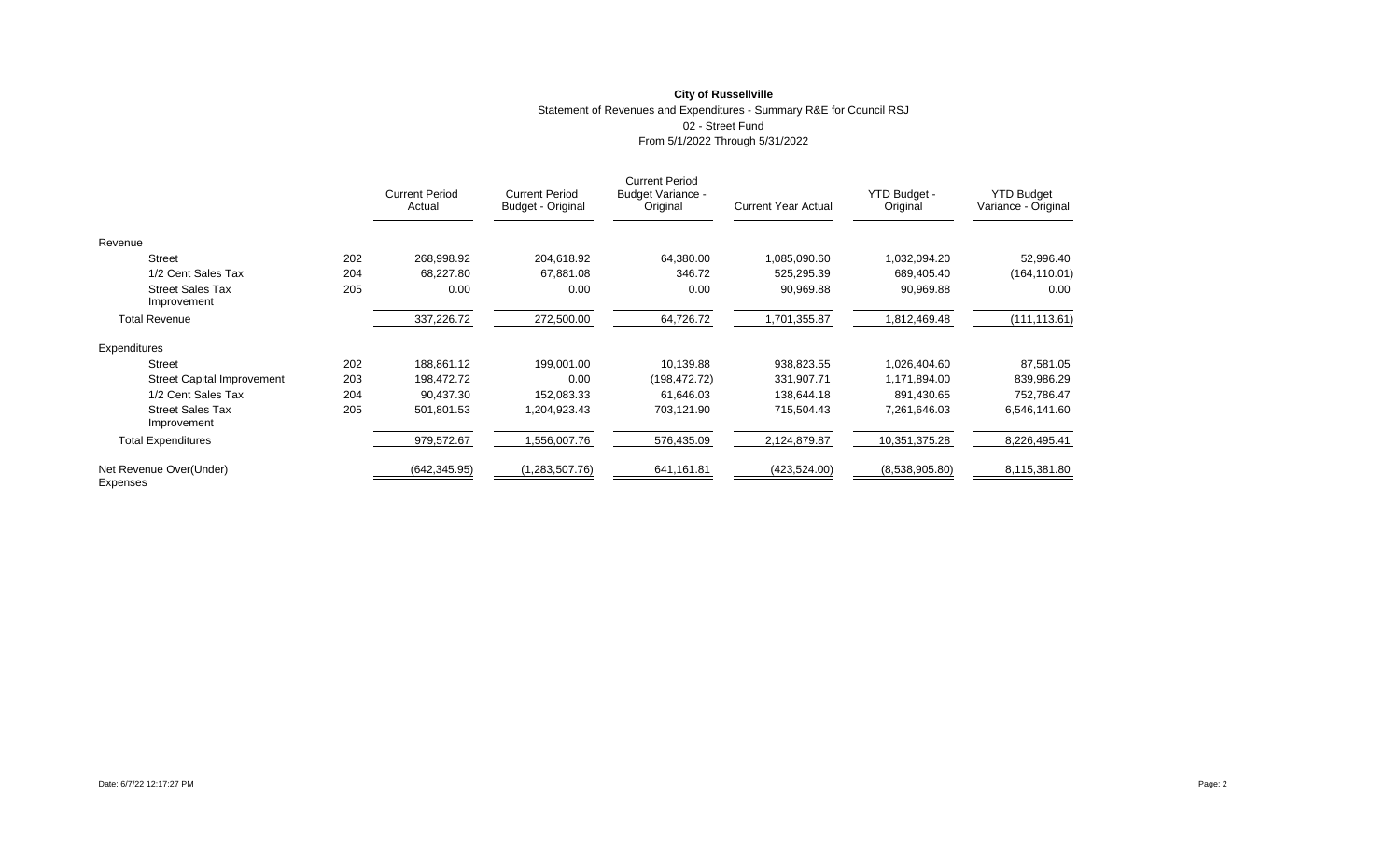# **City of Russellville** Statement of Revenues and Expenditures - Summary R&E for Council RSJ 03 - Economic Development Fund From 5/1/2022 Through 5/31/2022

|                                     |     | <b>Current Period</b><br>Actual | <b>Current Period</b><br>Budget - Original | <b>Current Period</b><br><b>Budget Variance -</b><br>Original | <b>Current Year Actual</b> | YTD Budget -<br>Original | <b>YTD Budget</b><br>Variance - Original |
|-------------------------------------|-----|---------------------------------|--------------------------------------------|---------------------------------------------------------------|----------------------------|--------------------------|------------------------------------------|
| Revenue                             |     |                                 |                                            |                                                               |                            |                          |                                          |
| Administrative                      | 101 | 1.404.26                        | 1.277.25                                   | 127.01                                                        | 16.287.22                  | 17.986.25                | (1,699.03)                               |
| <b>Total Revenue</b>                |     | 1,404.26                        | 1,277.25                                   | 127.01                                                        | 16.287.22                  | 17,986.25                | (1,699.03)                               |
| Expenditures                        |     |                                 |                                            |                                                               |                            |                          |                                          |
| Administrative                      | 101 | 0.00                            | 0.00                                       | 0.00                                                          | 0.00                       | 2,500.00                 | 2,500.00                                 |
| <b>Total Expenditures</b>           |     | 0.00                            | 0.00                                       | 0.00                                                          | 0.00                       | 2,500.00                 | 2,500.00                                 |
| Net Revenue Over(Under)<br>Expenses |     | 1,404.26                        | 1,277.25                                   | 127.01                                                        | 16,287.22                  | 15,486.25                | 800.97                                   |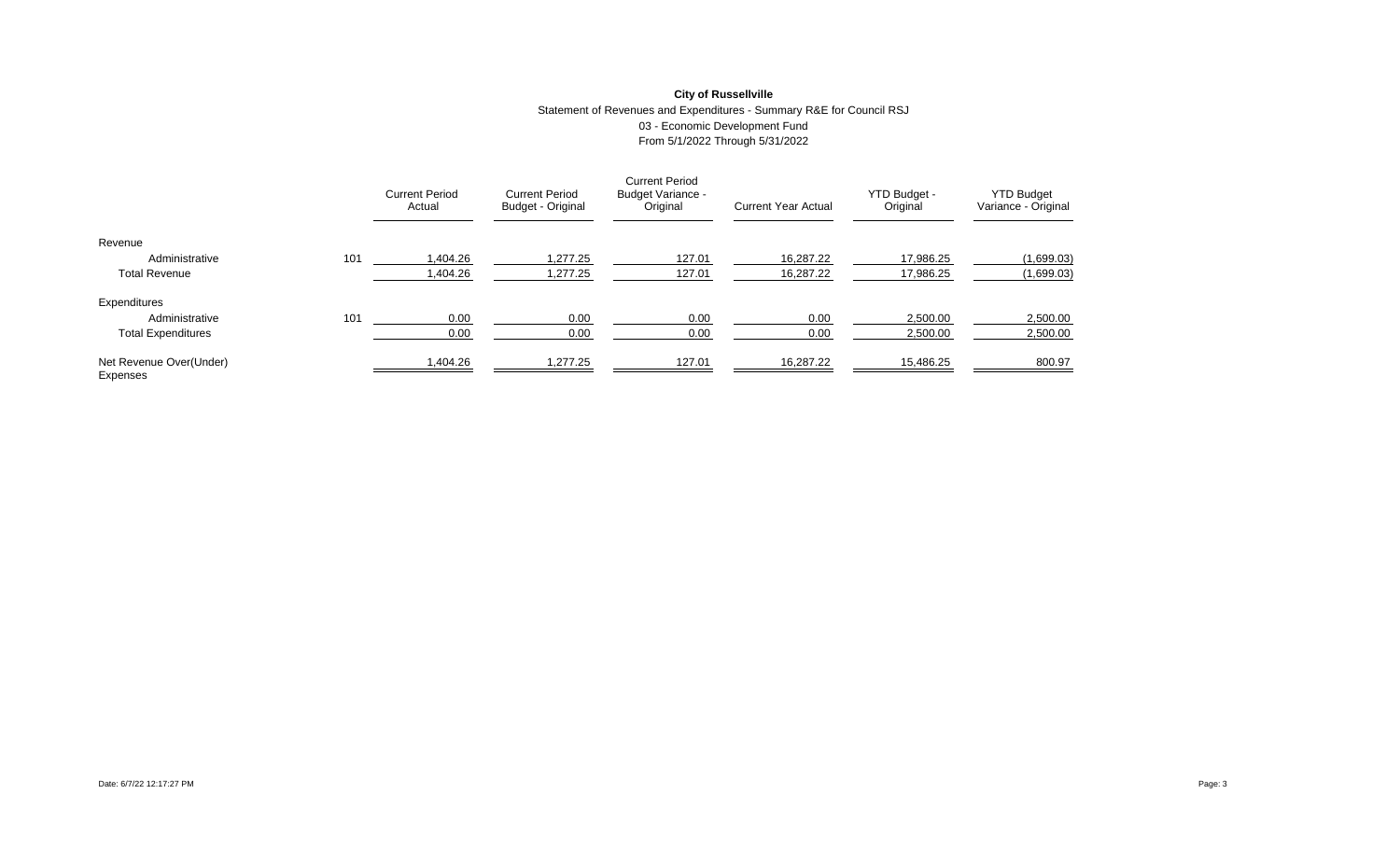# **City of Russellville** Statement of Revenues and Expenditures - Summary R&E for Council RSJ 04 - Capital Asset Fund From 5/1/2022 Through 5/31/2022

|                                         |     | <b>Current Period</b><br>Actual | <b>Current Period</b><br>Budget - Original | <b>Current Period</b><br>Budget Variance -<br>Original | <b>Current Year Actual</b> | YTD Budget -<br>Original | <b>YTD Budget</b><br>Variance - Original |
|-----------------------------------------|-----|---------------------------------|--------------------------------------------|--------------------------------------------------------|----------------------------|--------------------------|------------------------------------------|
| Revenue                                 |     |                                 |                                            |                                                        |                            |                          |                                          |
| Administrative                          | 101 | 343.28                          | 166.67                                     | 176.61                                                 | 24.880.77                  | 20.833.35                | 4,047.42                                 |
| Information Technology                  | 103 | 0.00                            | 0.00                                       | 0.00                                                   | 157.878.09                 | 157,878.09               | 0.00                                     |
| <b>Aquatic Center</b>                   | 106 | 0.00                            | 0.00                                       | 0.00                                                   | 24,454.45                  | 61,094.45                | (36,640.00)                              |
| <b>Animal Control</b>                   | 107 | 0.00                            | 0.00                                       | 0.00                                                   | 0.00                       | 25,200.00                | (25, 200.00)                             |
| Parks & Recreation                      | 109 | 0.00                            | 0.00                                       | 0.00                                                   | 0.00                       | 117.641.00               | (117, 641.00)                            |
| <b>Fire Department</b>                  | 110 | 0.00                            | 0.00                                       | 0.00                                                   | 151,842.73                 | 151,842.73               | 0.00                                     |
| <b>Police Department</b>                | 111 | 0.00                            | 0.00                                       | 0.00                                                   | 117.062.61                 | 117,062.96               | (0.35)                                   |
| <b>Municipal Airport</b>                | 113 | 0.00                            | 0.00                                       | 0.00                                                   | 96,737.04                  | 51,515.00                | 45,222.04                                |
| Planning & Development                  | 115 | 0.00                            | 0.00                                       | 0.00                                                   | 0.00                       | 25,200.00                | (25, 200.00)                             |
| <b>Total Revenue</b>                    |     | 343.28                          | 166.67                                     | 176.61                                                 | 572,855.69                 | 728,267.58               | (155, 411.89)                            |
| Expenditures                            |     |                                 |                                            |                                                        |                            |                          |                                          |
| Administrative                          | 101 | 6,156.32                        | 0.00                                       | (6, 156.32)                                            | 24,686.32                  | 50,000.00                | 25,313.68                                |
| Information Technology                  | 103 | 0.00                            | 0.00                                       | 0.00                                                   | 0.00                       | 157,878.09               | 157,878.09                               |
| <b>Aquatic Center</b>                   | 106 | 24,454.44                       | 0.00                                       | (24, 454, 44)                                          | 51,070.57                  | 61,094.45                | 10,023.88                                |
| <b>Animal Control</b>                   | 107 | 0.00                            | 0.00                                       | 0.00                                                   | 0.00                       | 25,200.00                | 25,200.00                                |
| Parks & Recreation                      | 109 | 3,179.58                        | 0.00                                       | (3, 179.58)                                            | 65.760.85                  | 117.641.00               | 51,880.15                                |
| Fire Department                         | 110 | 0.00                            | 0.00                                       | 0.00                                                   | 40,142.03                  | 151,842.73               | 111,700.70                               |
| <b>Police Department</b>                | 111 | 5,270.00                        | 0.00                                       | (5,270.00)                                             | 53.695.44                  | 117,062.96               | 63,367.52                                |
| <b>Municipal Airport</b>                | 113 | 0.00                            | 0.00                                       | 0.00                                                   | 449,838.82                 | 805,092.00               | 355,253.18                               |
| Planning & Development                  | 115 | 0.00                            | 0.00                                       | 0.00                                                   | 0.00                       | 25,200.00                | 25,200.00                                |
| Parks & Rec Portion of 3/8<br>Sales Tax | 209 | 0.00                            | 0.00                                       | 0.00                                                   | 7,371.00                   | 31,929.00                | 24,558.00                                |
| <b>Total Expenditures</b>               |     | 39,060.34                       | 0.00                                       | (39,060.34)                                            | 692,565.03                 | 1,542,940.23             | 850,375.20                               |
| Net Revenue Over(Under)<br>Expenses     |     | (38,717.06)                     | 166.67                                     | (38, 883.73)                                           | (119, 709.34)              | (814, 672.65)            | 694,963.31                               |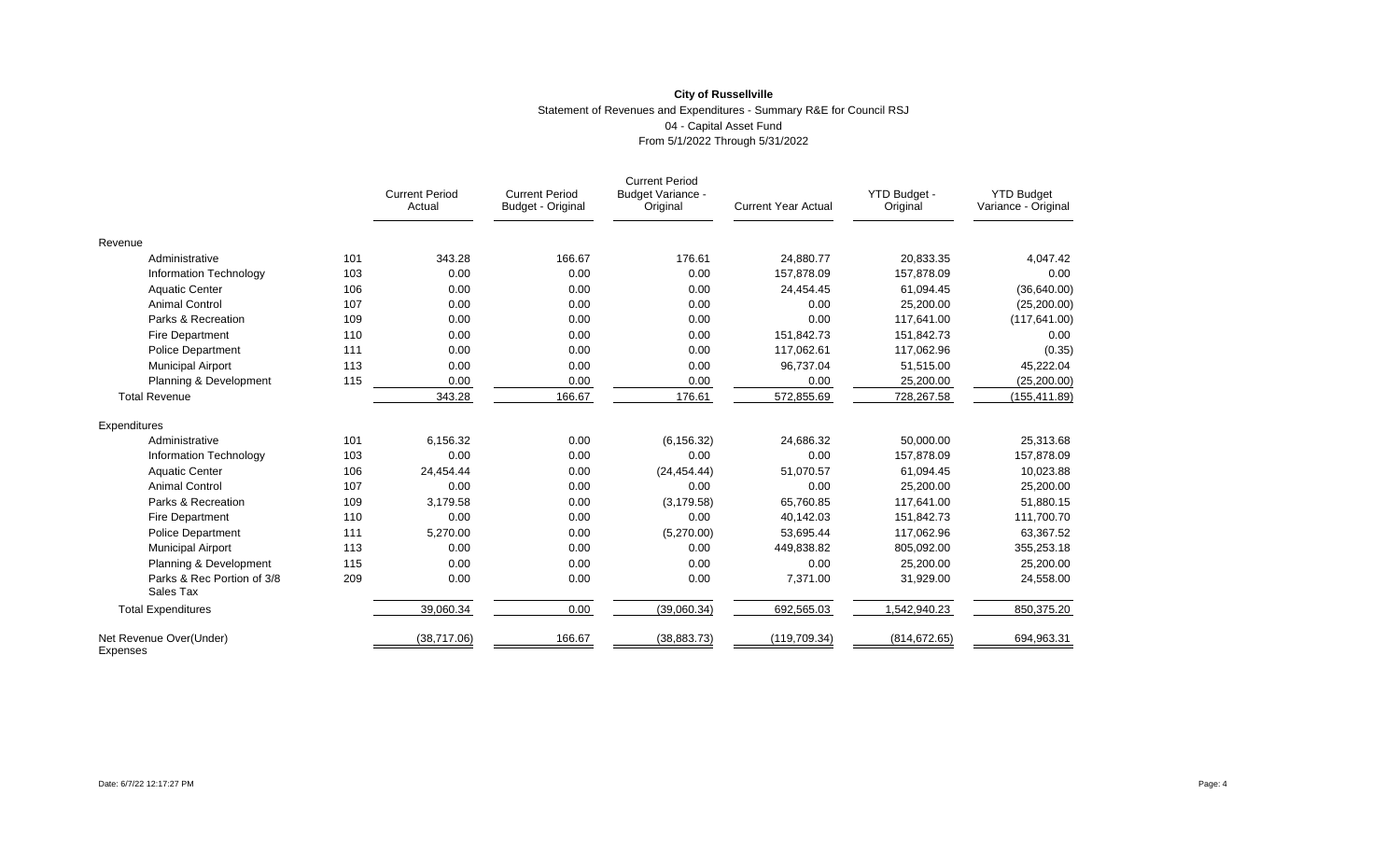# **City of Russellville** Statement of Revenues and Expenditures - Summary R&E for Council RSJ 07 - 2021 Sales Tax Capital Fund From 5/1/2022 Through 5/31/2022

|                                     |     | <b>Current Period</b><br>Actual | <b>Current Period</b><br>Budget - Original | <b>Current Period</b><br><b>Budget Variance -</b><br>Original | <b>Current Year Actual</b> | YTD Budget -<br>Original | <b>YTD Budget</b><br>Variance - Original |
|-------------------------------------|-----|---------------------------------|--------------------------------------------|---------------------------------------------------------------|----------------------------|--------------------------|------------------------------------------|
| Revenue                             |     |                                 |                                            |                                                               |                            |                          |                                          |
| Administrative                      | 101 | 100.240.13                      | 91.124.42                                  | 9.115.71                                                      | 457.430.26                 | 455.622.10               | 1.808.16                                 |
| <b>Total Revenue</b>                |     | 100.240.13                      | 91,124.42                                  | 9,115.71                                                      | 457,430.26                 | 455.622.10               | 1,808.16                                 |
| Expenditures                        |     |                                 |                                            |                                                               |                            |                          |                                          |
| <b>Police Department</b>            | 111 | 3.281.34                        | 15,762.58                                  | 12.481.24                                                     | 88,399.34                  | 147.325.39               | 58,926.05                                |
| <b>Total Expenditures</b>           |     | 3,281.34                        | 15,762.58                                  | 12.481.24                                                     | 88,399.34                  | 147.325.39               | 58,926.05                                |
| Net Revenue Over(Under)<br>Expenses |     | 96,958.79                       | 75,361.84                                  | 21,596.95                                                     | 369,030.92                 | 308,296.71               | 60,734.21                                |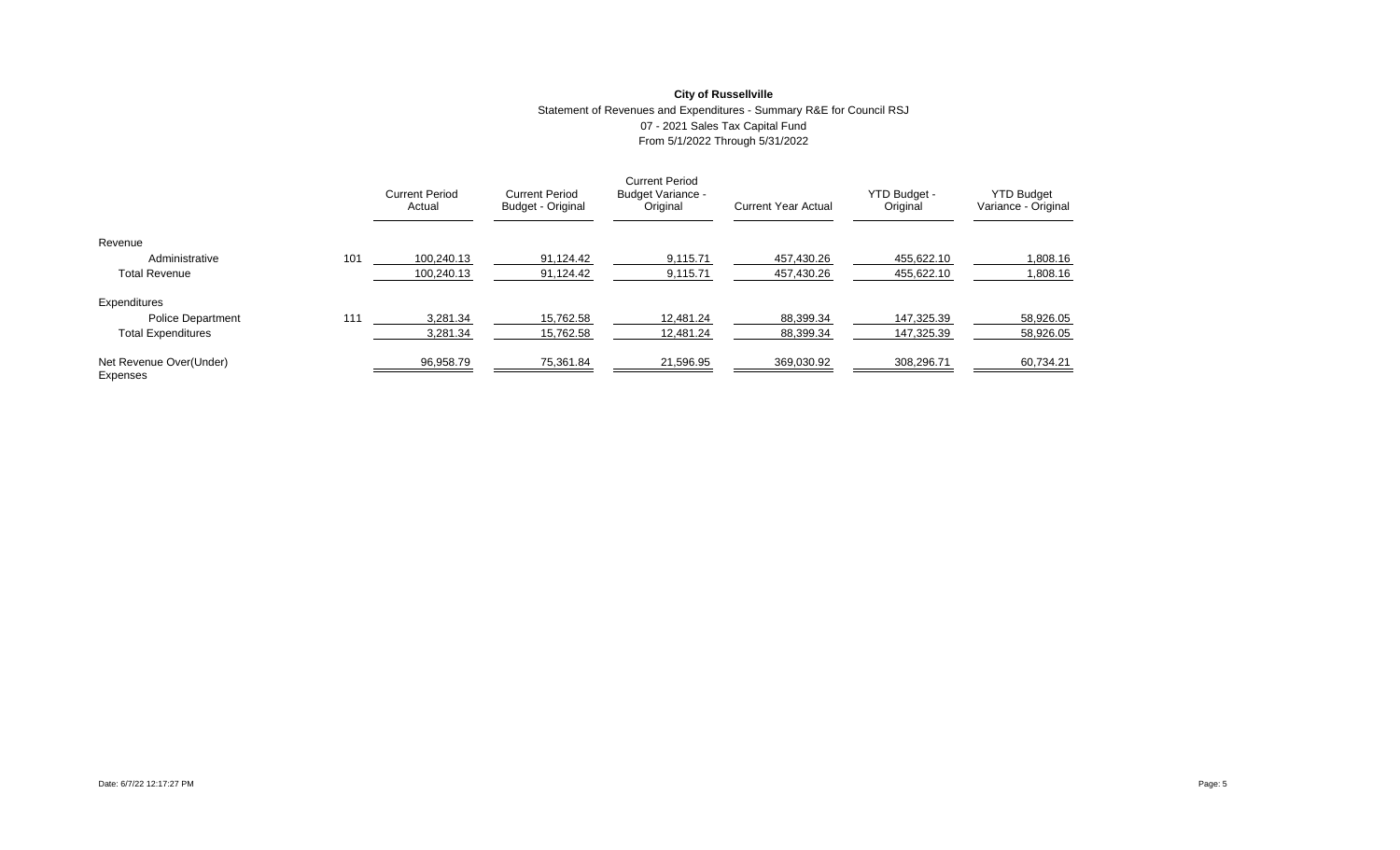# **City of Russellville** Statement of Revenues and Expenditures - Summary R&E for Council RSJ 08 - 2021 Parks & Rec Special Fund 8 From 5/1/2022 Through 5/31/2022

|                                     |     | <b>Current Period</b><br>Actual | <b>Current Period</b><br>Budget - Original | <b>Current Period</b><br><b>Budget Variance -</b><br>Original | <b>Current Year Actual</b> | YTD Budget -<br>Original | <b>YTD Budget</b><br>Variance - Original |
|-------------------------------------|-----|---------------------------------|--------------------------------------------|---------------------------------------------------------------|----------------------------|--------------------------|------------------------------------------|
| Revenue                             |     |                                 |                                            |                                                               |                            |                          |                                          |
| Parks & Recreation                  | 109 | 100.880.34                      | 91.124.42                                  | 9.755.92                                                      | 1.079.371.24               | .256.101.10              | (176, 729.86)                            |
| <b>Total Revenue</b>                |     | 100.880.34                      | 91,124.42                                  | 9,755.92                                                      | 1.079.371.24               | 1.256.101.10             | (176, 729.86)                            |
| Expenditures                        |     |                                 |                                            |                                                               |                            |                          |                                          |
| Parks & Recreation                  | 109 | 119.841.19                      | 0.00                                       | (119.841.19)                                                  | 125.975.61                 | .556.936.68              | 1,430,961.07                             |
| <b>Total Expenditures</b>           |     | 119.841.19                      | 0.00                                       | (119.841.19)                                                  | 125.975.61                 | .556.936.68              | 1,430,961.07                             |
| Net Revenue Over(Under)<br>Expenses |     | (18,960.85)                     | 91,124.42                                  | (110, 085.27)                                                 | 953,395.63                 | (300, 835.58)            | 1,254,231.21                             |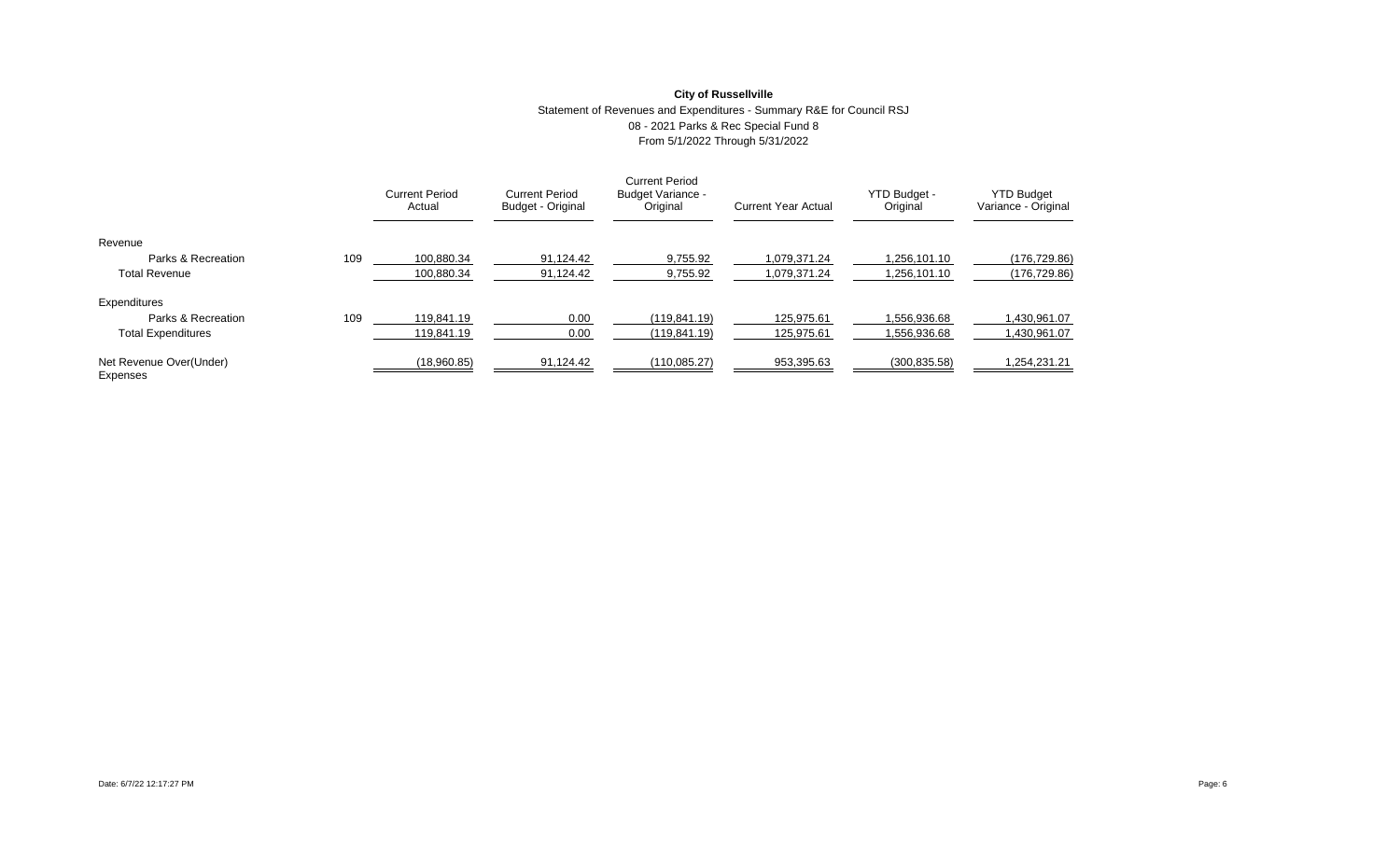# **City of Russellville** Statement of Revenues and Expenditures - Summary R&E for Council RSJ 12 - District Court Costs Fund From 5/1/2022 Through 5/31/2022

|                                     |     | <b>Current Period</b><br>Actual | <b>Current Period</b><br>Budget - Original | <b>Current Period</b><br><b>Budget Variance -</b><br>Original | <b>Current Year Actual</b> | YTD Budget -<br>Original | <b>YTD Budget</b><br>Variance - Original |
|-------------------------------------|-----|---------------------------------|--------------------------------------------|---------------------------------------------------------------|----------------------------|--------------------------|------------------------------------------|
| Revenue                             |     |                                 |                                            |                                                               |                            |                          |                                          |
| Administrative                      | 101 | 1.485.38                        | 2.020.84                                   | (535.46)                                                      | 9.991.58                   | 10.104.20                | (112.62)                                 |
| <b>Total Revenue</b>                |     | 1,485.38                        | 2,020.84                                   | (535.46)                                                      | 9,991.58                   | 10,104.20                | (112.62)                                 |
| Expenditures                        |     |                                 |                                            |                                                               |                            |                          |                                          |
| Administrative                      | 101 | 2,199.31                        | 2,666.76                                   | 467.45                                                        | 9,917.86                   | 14,747.80                | 4,829.94                                 |
| <b>Total Expenditures</b>           |     | 2,199.31                        | 2,666.76                                   | 467.45                                                        | 9,917.86                   | 14.747.80                | 4,829.94                                 |
| Net Revenue Over(Under)<br>Expenses |     | (713.93)                        | (645.92)                                   | (68.01)                                                       | 73.72                      | (4,643.60)               | 4,717.32                                 |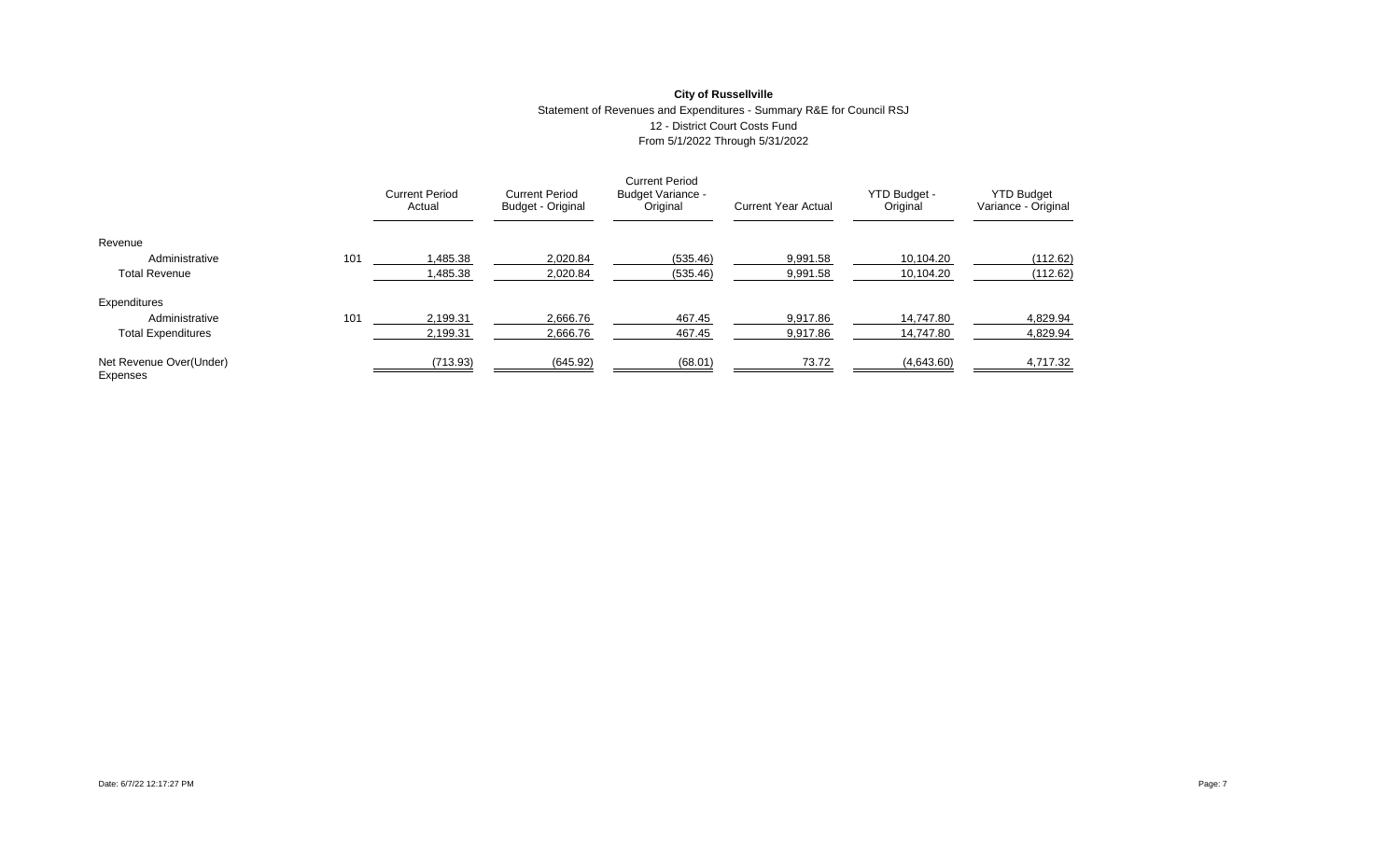### **City of Russellville** Statement of Revenues and Expenditures - Summary R&E for Council RSJ 13 - No Vehicle Insurance Fund From 5/1/2022 Through 5/31/2022

|                                     |     | <b>Current Period</b><br>Actual | <b>Current Period</b><br>Budget - Original | <b>Current Period</b><br>Budget Variance -<br>Original | <b>Current Year Actual</b> | YTD Budget -<br>Original | <b>YTD Budget</b><br>Variance - Original |
|-------------------------------------|-----|---------------------------------|--------------------------------------------|--------------------------------------------------------|----------------------------|--------------------------|------------------------------------------|
| Revenue                             |     |                                 |                                            |                                                        |                            |                          |                                          |
| Administrative                      | 101 | 681.48                          | 1,269.00                                   | (587.52)                                               | 4,858.33                   | 6,345.00                 | (1,486.67)                               |
| <b>Total Revenue</b>                |     | 681.48                          | 1.269.00                                   | (587.52)                                               | 4,858.33                   | 6.345.00                 | (1,486.67)                               |
| Expenditures                        |     |                                 |                                            |                                                        |                            |                          |                                          |
| <b>Fire Department</b>              | 110 | 0.00                            | 0.00                                       | 0.00                                                   | 4.269.30                   | 7.614.00                 | 3,344.70                                 |
| <b>Police Department</b>            | 111 | 0.00                            | 0.00                                       | 0.00                                                   | 0.00                       | 7,000.00                 | 7,000.00                                 |
| <b>Total Expenditures</b>           |     | 0.00                            | 0.00                                       | 0.00                                                   | 4,269.30                   | 14,614.00                | 10,344.70                                |
| Net Revenue Over(Under)<br>Expenses |     | 681.48                          | 1,269.00                                   | (587.52)                                               | 589.03                     | (8,269.00)               | 8,858.03                                 |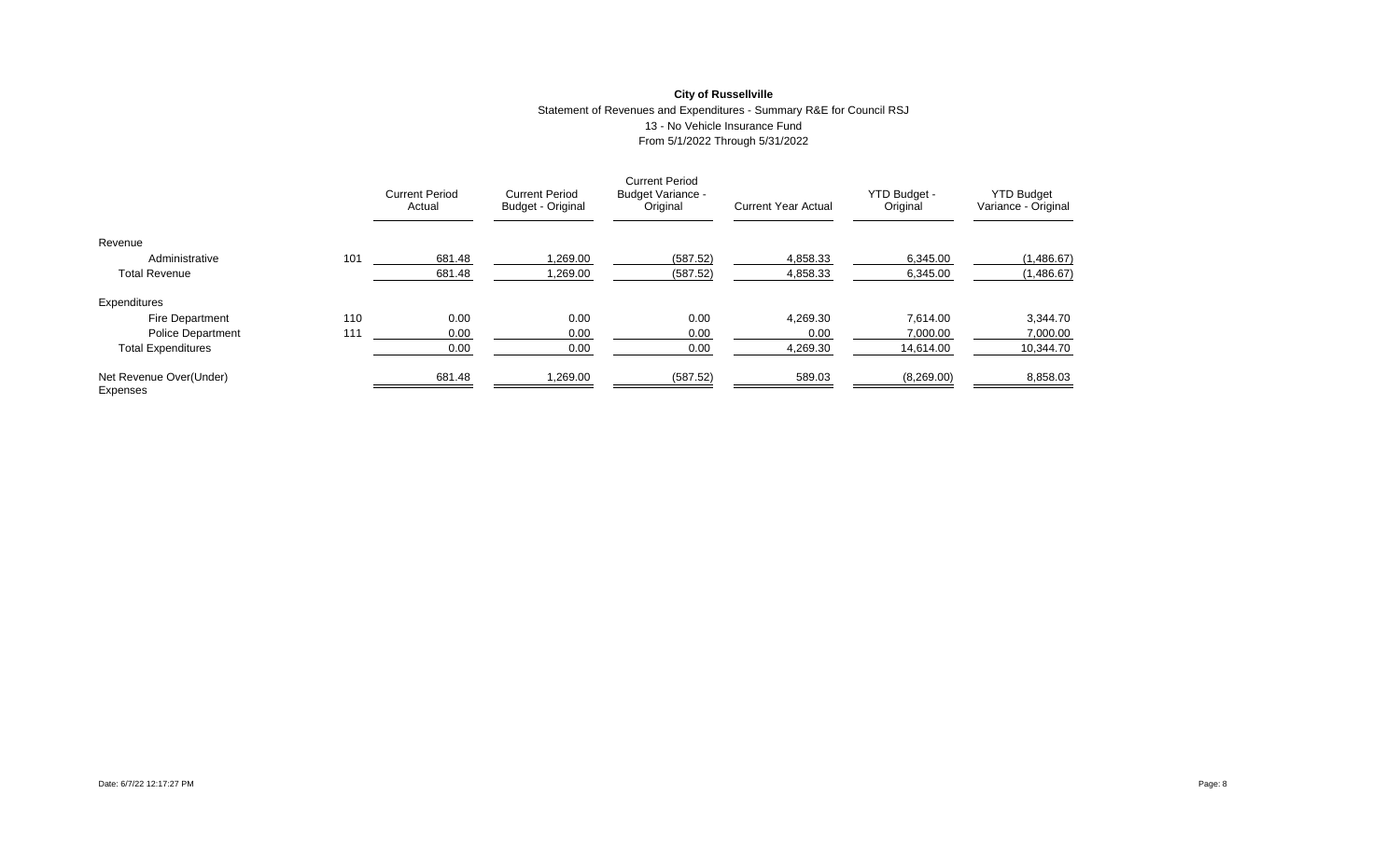# **City of Russellville** Statement of Revenues and Expenditures - Summary R&E for Council RSJ 14 - Parks & Rec Special Fund From 5/1/2022 Through 5/31/2022

|                                     |     | <b>Current Period</b><br>Actual | <b>Current Period</b><br>Budget - Original | <b>Current Period</b><br><b>Budget Variance -</b><br>Original | <b>Current Year Actual</b> | YTD Budget -<br>Original | <b>YTD Budget</b><br>Variance - Original |
|-------------------------------------|-----|---------------------------------|--------------------------------------------|---------------------------------------------------------------|----------------------------|--------------------------|------------------------------------------|
| Revenue                             |     |                                 |                                            |                                                               |                            |                          |                                          |
| Parks & Recreation                  | 109 | 3.574.29                        | 7.516.65                                   | (3.942.36)                                                    | 22.514.09                  | 42.083.25                | (19, 569.16)                             |
| <b>Total Revenue</b>                |     | 3,574.29                        | 7,516.65                                   | (3,942.36)                                                    | 22,514.09                  | 42,083.25                | (19, 569.16)                             |
| Expenditures                        |     |                                 |                                            |                                                               |                            |                          |                                          |
| Parks & Recreation                  | 109 | 4,259.60                        | 7,413.16                                   | 3,153.56                                                      | 17,833.64                  | 41,565.80                | 23,732.16                                |
| <b>Total Expenditures</b>           |     | 4,259.60                        | 7,413.16                                   | 3,153.56                                                      | 17,833.64                  | 41,565.80                | 23,732.16                                |
| Net Revenue Over(Under)<br>Expenses |     | (685.31)                        | 103.49                                     | (788.80)                                                      | 4,680.45                   | 517.45                   | 4,163.00                                 |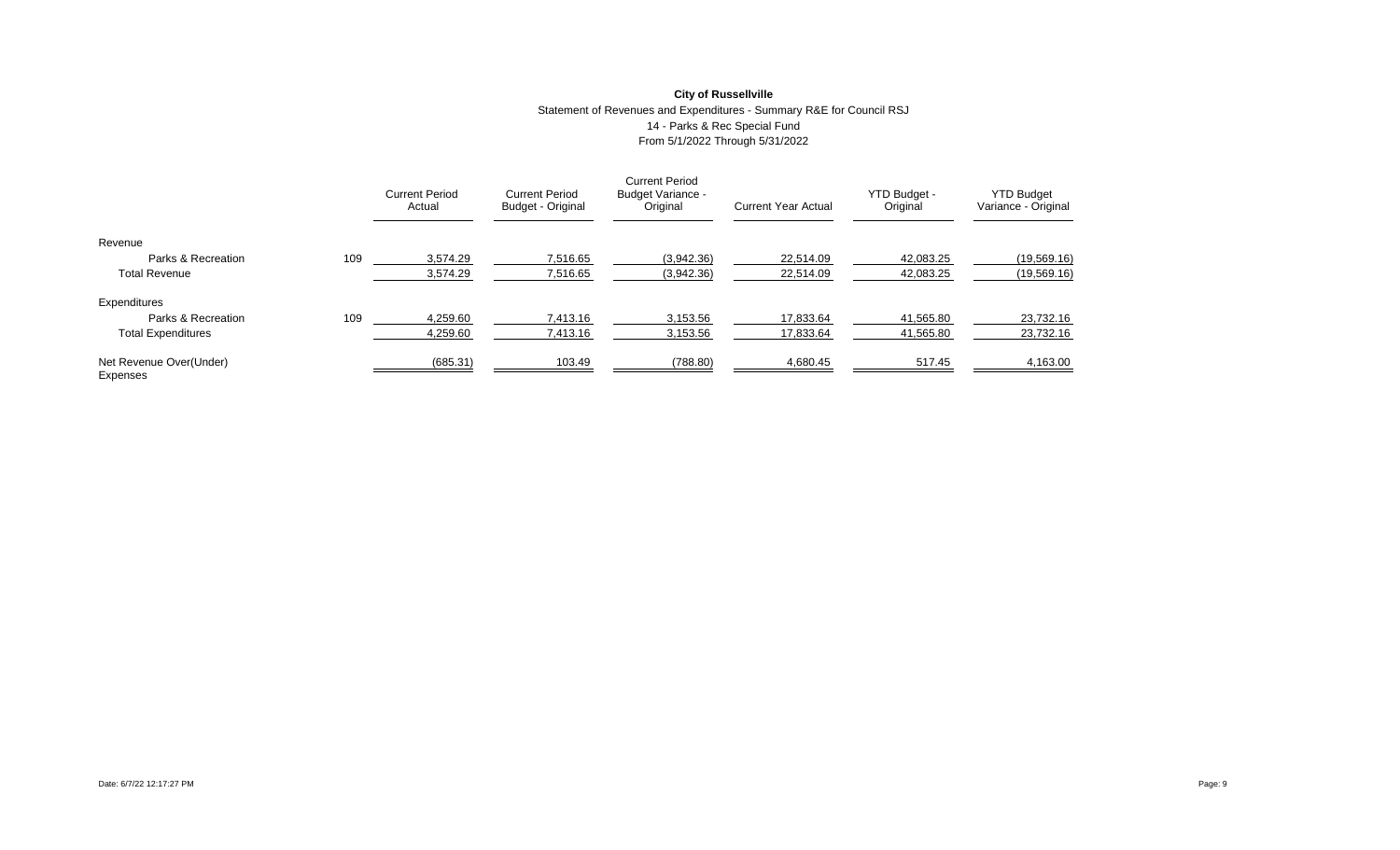### **City of Russellville** Statement of Revenues and Expenditures - Summary R&E for Council RSJ 15 - Police Training Fund From 5/1/2022 Through 5/31/2022

|                                     |     | <b>Current Period</b><br>Actual | <b>Current Period</b><br>Budget - Original | <b>Current Period</b><br><b>Budget Variance -</b><br>Original | <b>Current Year Actual</b> | YTD Budget -<br>Original | <b>YTD Budget</b><br>Variance - Original |
|-------------------------------------|-----|---------------------------------|--------------------------------------------|---------------------------------------------------------------|----------------------------|--------------------------|------------------------------------------|
| Revenue                             |     |                                 |                                            |                                                               |                            |                          |                                          |
| <b>Police Department</b>            | 111 | 1.027.51                        | 1,008.33                                   | 19.18                                                         | 5.125.36                   | 16.146.65                | (11,021.29)                              |
| <b>Total Revenue</b>                |     | 1,027.51                        | 1,008.33                                   | 19.18                                                         | 5,125.36                   | 16,146.65                | (11,021.29)                              |
| Expenditures                        |     |                                 |                                            |                                                               |                            |                          |                                          |
| <b>Police Department</b>            | 111 | 0.00                            | 0.00                                       | 0.00                                                          | 8,866.60                   | 23,205.00                | 14,338.40                                |
| <b>Total Expenditures</b>           |     | 0.00                            | 0.00                                       | 0.00                                                          | 8,866.60                   | 23,205.00                | 14,338.40                                |
| Net Revenue Over(Under)<br>Expenses |     | 1,027.51                        | 1,008.33                                   | 19.18                                                         | (3,741.24)                 | (7,058.35)               | 3,317.11                                 |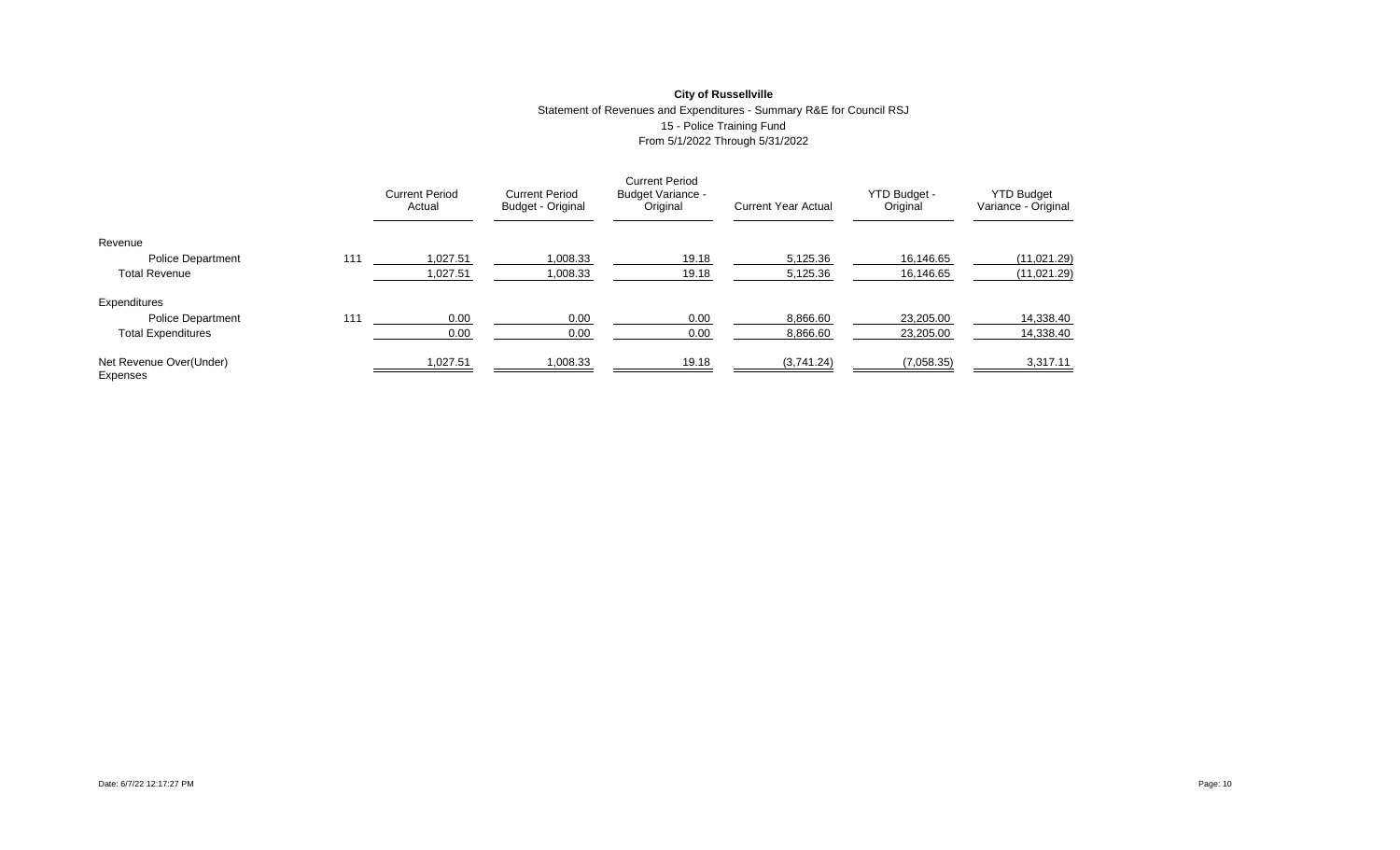### **City of Russellville** Statement of Revenues and Expenditures - Summary R&E for Council RSJ 17 - Court Automation Fund From 5/1/2022 Through 5/31/2022

|                                     |     | <b>Current Period</b><br>Actual | <b>Current Period</b><br>Budget - Original | <b>Current Period</b><br><b>Budget Variance -</b><br>Original | <b>Current Year Actual</b> | YTD Budget -<br>Original | <b>YTD Budget</b><br>Variance - Original |
|-------------------------------------|-----|---------------------------------|--------------------------------------------|---------------------------------------------------------------|----------------------------|--------------------------|------------------------------------------|
| Revenue                             |     |                                 |                                            |                                                               |                            |                          |                                          |
| <b>District Court</b>               | 104 | 4.634.89                        | 6.000.00                                   | (1,365.11)                                                    | 21.962.19                  | 30.000.00                | (8,037.81)                               |
| <b>Total Revenue</b>                |     | 4,634.89                        | 6,000.00                                   | (1,365.11)                                                    | 21.962.19                  | 30,000.00                | (8,037.81)                               |
| Expenditures                        |     |                                 |                                            |                                                               |                            |                          |                                          |
| <b>District Court</b>               | 104 | 1,019.97                        | 2,083.33                                   | 1,063.36                                                      | 15.279.25                  | 60,416.65                | 45,137.40                                |
| <b>Total Expenditures</b>           |     | 1,019.97                        | 2,083.33                                   | 1,063.36                                                      | 15.279.25                  | 60.416.65                | 45,137.40                                |
| Net Revenue Over(Under)<br>Expenses |     | 3,614.92                        | 3,916.67                                   | (301.75)                                                      | 6,682.94                   | (30, 416.65)             | 37,099.59                                |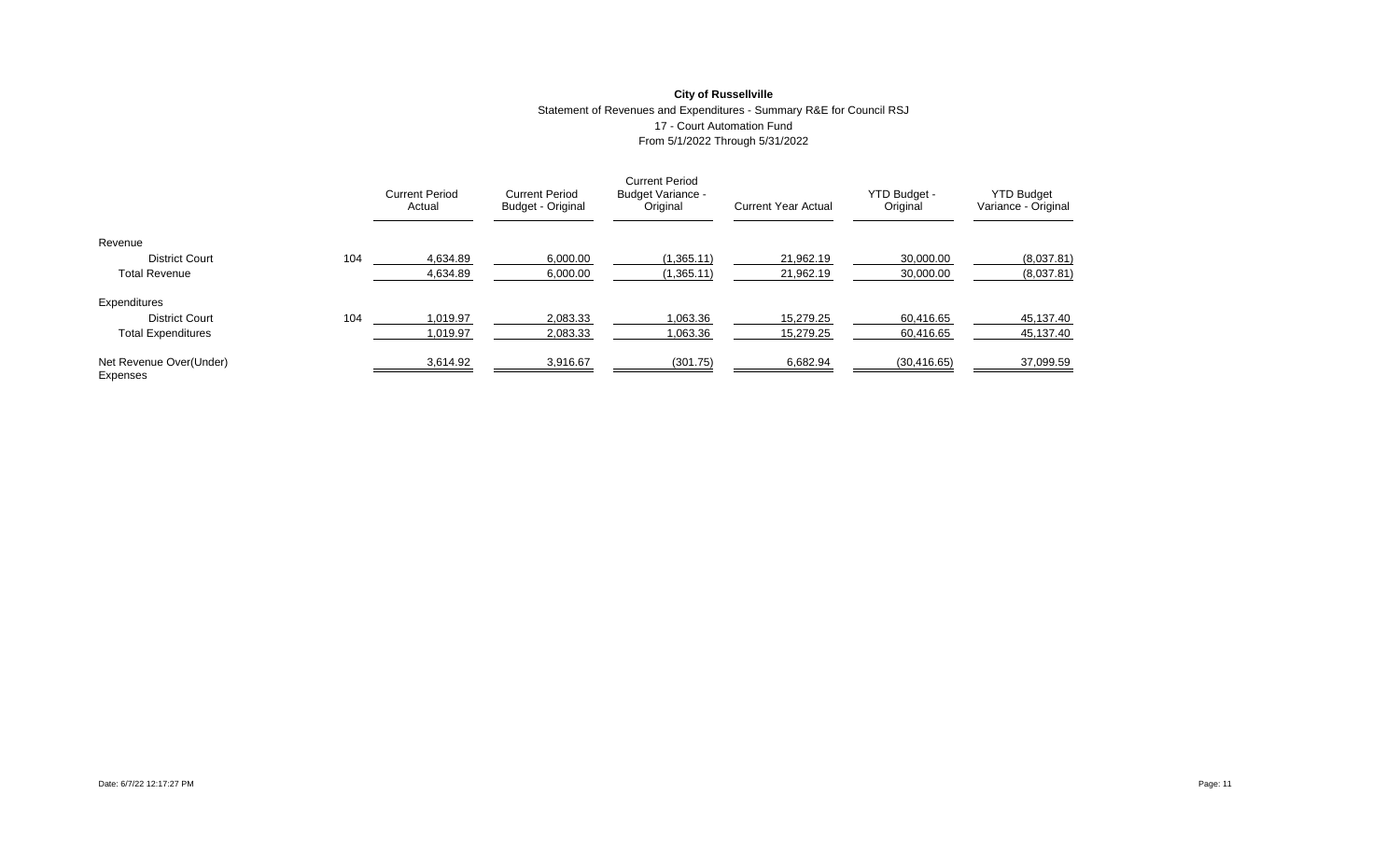### **City of Russellville** Statement of Revenues and Expenditures - Summary R&E for Council RSJ 18 - Administration of Justice Fund From 5/1/2022 Through 5/31/2022

|                                     |     | <b>Current Period</b><br>Actual | <b>Current Period</b><br>Budget - Original | <b>Current Period</b><br><b>Budget Variance -</b><br>Original | <b>Current Year Actual</b> | YTD Budget -<br>Original | <b>YTD Budget</b><br>Variance - Original |
|-------------------------------------|-----|---------------------------------|--------------------------------------------|---------------------------------------------------------------|----------------------------|--------------------------|------------------------------------------|
| Revenue                             |     |                                 |                                            |                                                               |                            |                          |                                          |
| Administrative                      | 101 | 35.352.76                       | 0.00                                       | 35.352.76                                                     | 198.327.08                 | 0.00                     | 198,327.08                               |
| <b>Total Revenue</b>                |     | 35,352.76                       | 0.00                                       | 35,352.76                                                     | 198.327.08                 | 0.00                     | 198,327.08                               |
| Expenditures                        |     |                                 |                                            |                                                               |                            |                          |                                          |
| <b>District Court</b>               | 104 | 35,346.19                       | 0.00                                       | (35, 346.19)                                                  | 198,294.60                 | 0.00                     | (198, 294.60)                            |
| <b>Total Expenditures</b>           |     | 35,346.19                       | 0.00                                       | (35, 346.19)                                                  | 198,294.60                 | 0.00                     | (198, 294.60)                            |
| Net Revenue Over(Under)<br>Expenses |     | 6.57                            | 0.00                                       | 6.57                                                          | 32.48                      | 0.00                     | 32.48                                    |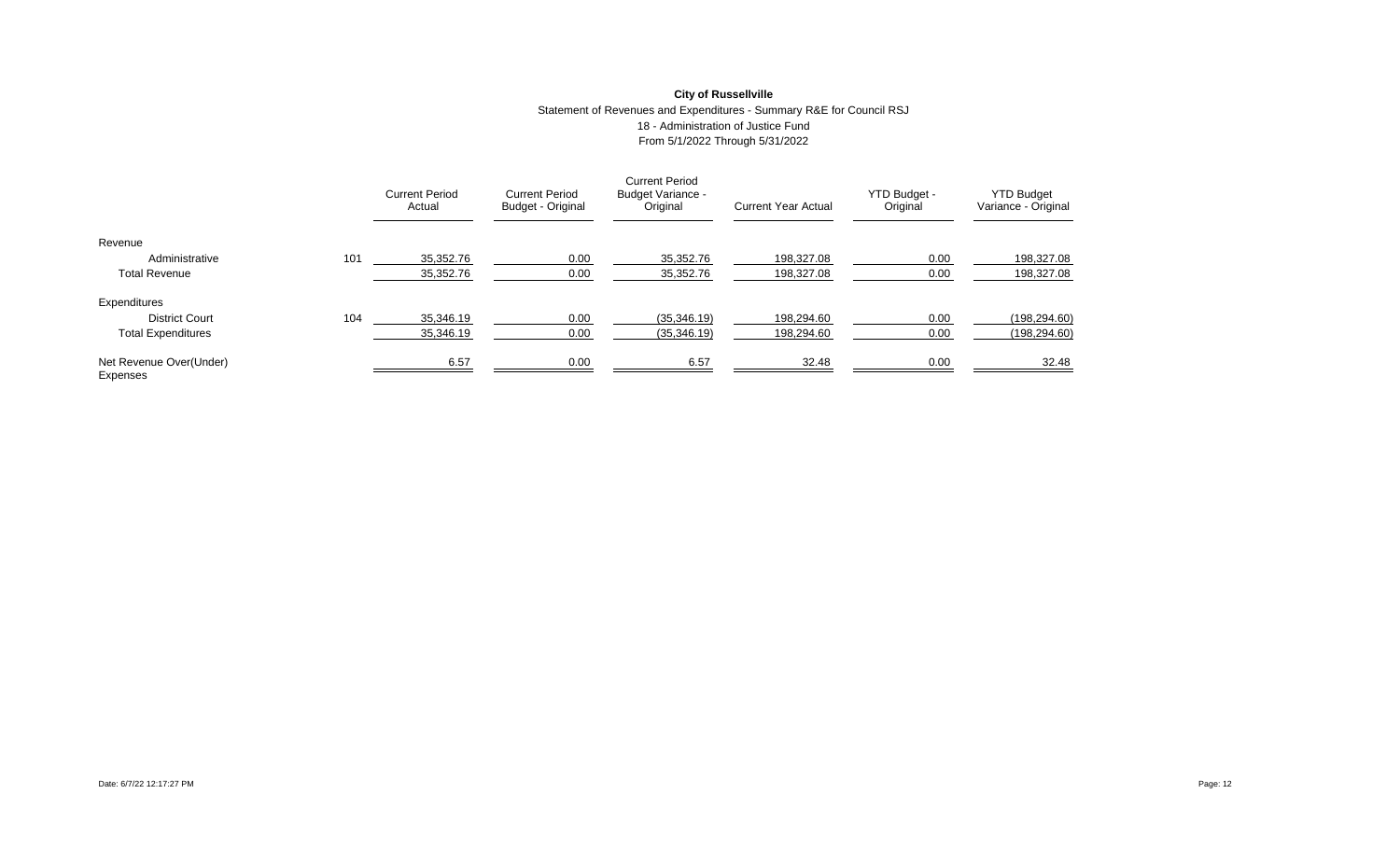### **City of Russellville** Statement of Revenues and Expenditures - Summary R&E for Council RSJ 19 - Criminal Justice Ordinance Fund From 5/1/2022 Through 5/31/2022

|                                     |     | <b>Current Period</b><br>Actual | <b>Current Period</b><br>Budget - Original | <b>Current Period</b><br><b>Budget Variance -</b><br>Original | <b>Current Year Actual</b> | YTD Budget -<br>Original | <b>YTD Budget</b><br>Variance - Original |
|-------------------------------------|-----|---------------------------------|--------------------------------------------|---------------------------------------------------------------|----------------------------|--------------------------|------------------------------------------|
| Revenue                             |     |                                 |                                            |                                                               |                            |                          |                                          |
| Administrative                      | 101 | 4.709.21                        | 2,433.34                                   | 2.275.87                                                      | 27.790.27                  | 12.166.70                | 15,623.57                                |
| <b>Total Revenue</b>                |     | 4,709.21                        | 2,433.34                                   | 2,275.87                                                      | 27,790.27                  | 12,166.70                | 15,623.57                                |
| Expenditures                        |     |                                 |                                            |                                                               |                            |                          |                                          |
| Administrative                      | 101 | 882.00                          | 5,583.33                                   | 4,701.33                                                      | 13,255.37                  | 77.916.65                | 64,661.28                                |
| <b>Total Expenditures</b>           |     | 882.00                          | 5,583.33                                   | 4,701.33                                                      | 13.255.37                  | 77.916.65                | 64,661.28                                |
| Net Revenue Over(Under)<br>Expenses |     | 3,827.21                        | (3, 149.99)                                | 6,977.20                                                      | 14,534.90                  | (65, 749.95)             | 80,284.85                                |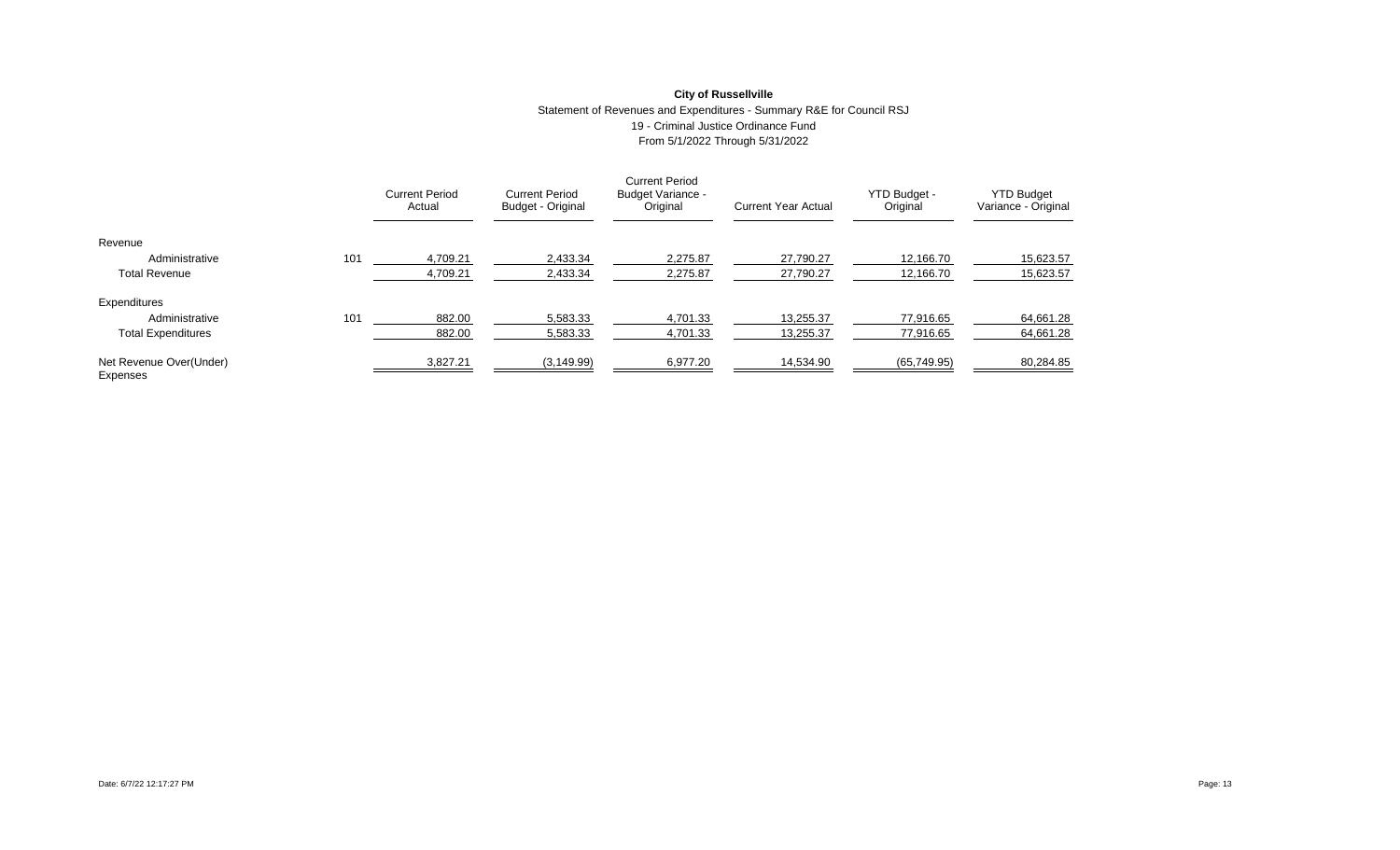# **City of Russellville** Statement of Revenues and Expenditures - Summary R&E for Council RSJ 20 - Fire Contingency Fund From 5/1/2022 Through 5/31/2022

|                                     |     | <b>Current Period</b><br>Actual | <b>Current Period</b><br>Budget - Original | <b>Current Period</b><br><b>Budget Variance -</b><br>Original | <b>Current Year Actual</b> | YTD Budget -<br>Original | <b>YTD Budget</b><br>Variance - Original |
|-------------------------------------|-----|---------------------------------|--------------------------------------------|---------------------------------------------------------------|----------------------------|--------------------------|------------------------------------------|
| Revenue                             |     |                                 |                                            |                                                               |                            |                          |                                          |
| <b>Fire Department</b>              | 110 | 168.38                          | 144.26                                     | 24.12                                                         | 58.116.30                  | 60.471.30                | (2,355.00)                               |
| <b>Total Revenue</b>                |     | 168.38                          | 144.26                                     | 24.12                                                         | 58,116.30                  | 60,471.30                | (2,355.00)                               |
| Expenditures                        |     |                                 |                                            |                                                               |                            |                          |                                          |
| <b>Fire Department</b>              | 110 | 0.00                            | 2,333.33                                   | 2,333.33                                                      | 89,891.19                  | 123.032.65               | 33,141.46                                |
| <b>Total Expenditures</b>           |     | 0.00                            | 2,333.33                                   | 2,333.33                                                      | 89,891.19                  | 123.032.65               | 33,141.46                                |
| Net Revenue Over(Under)<br>Expenses |     | 168.38                          | (2, 189.07)                                | 2,357.45                                                      | (31,774.89)                | (62, 561.35)             | 30,786.46                                |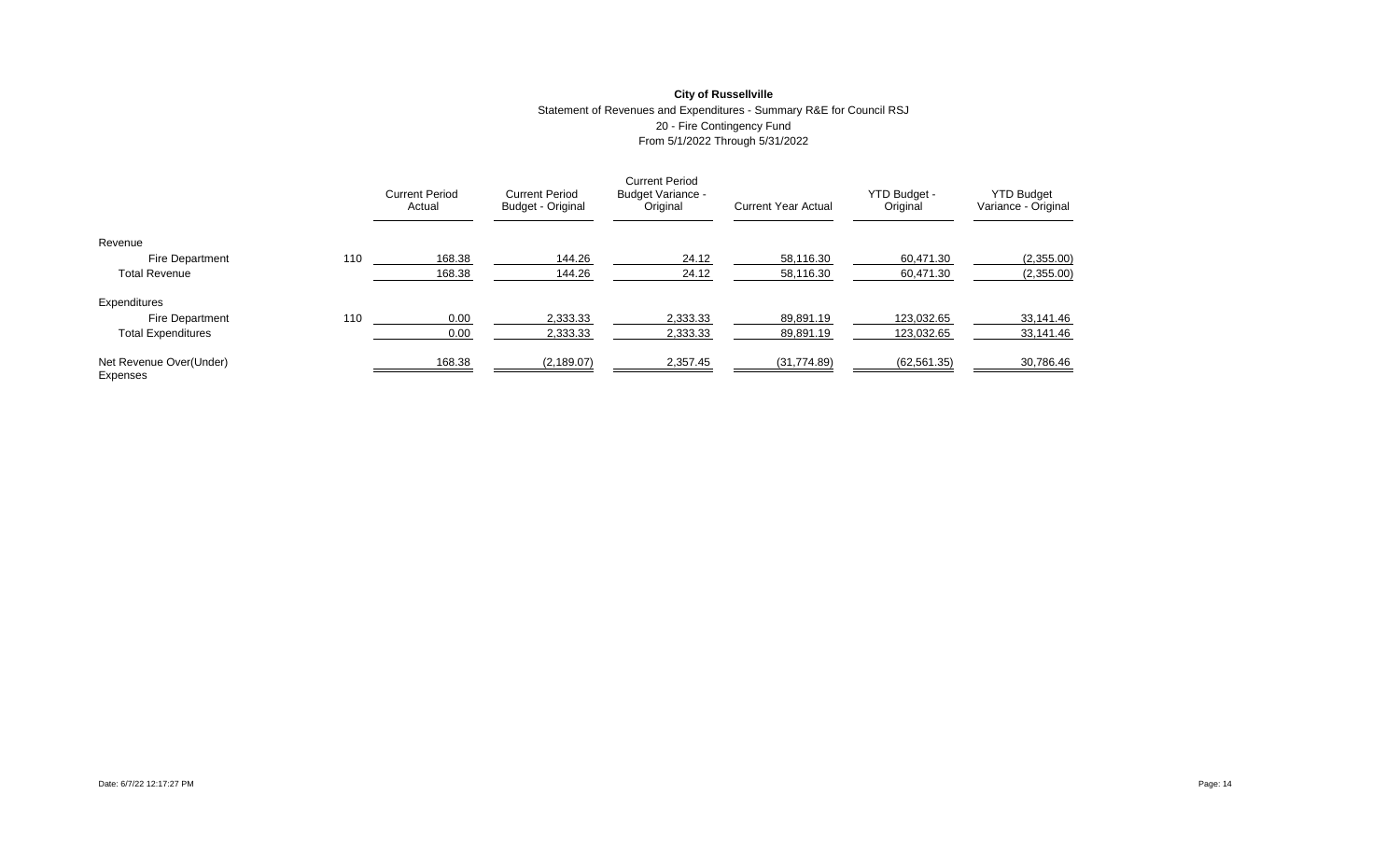### **City of Russellville** Statement of Revenues and Expenditures - Summary R&E for Council RSJ 21 - Fire Insurance Premiums Fund From 5/1/2022 Through 5/31/2022

|                                     |     | <b>Current Period</b><br>Actual | <b>Current Period</b><br>Budget - Original | <b>Current Period</b><br><b>Budget Variance -</b><br>Original | <b>Current Year Actual</b> | YTD Budget -<br>Original | <b>YTD Budget</b><br>Variance - Original |
|-------------------------------------|-----|---------------------------------|--------------------------------------------|---------------------------------------------------------------|----------------------------|--------------------------|------------------------------------------|
| Revenue                             |     |                                 |                                            |                                                               |                            |                          |                                          |
| Fire Department                     | 110 | 275.61                          | 3,970.08                                   | (3.694.47)                                                    | 26.678.64                  | 19.850.40                | 6,828.24                                 |
| <b>Total Revenue</b>                |     | 275.61                          | 3,970.08                                   | (3,694.47)                                                    | 26,678.64                  | 19,850.40                | 6,828.24                                 |
| Expenditures                        |     |                                 |                                            |                                                               |                            |                          |                                          |
| <b>Fire Department</b>              | 110 | 0.00                            | 0.00                                       | 0.00                                                          | 0.00                       | 261.921.01               | 261,921.01                               |
| <b>Total Expenditures</b>           |     | 0.00                            | 0.00                                       | 0.00                                                          | 0.00                       | 261.921.01               | 261.921.01                               |
| Net Revenue Over(Under)<br>Expenses |     | 275.61                          | 3,970.08                                   | (3,694.47)                                                    | 26,678.64                  | (242,070.61)             | 268,749.25                               |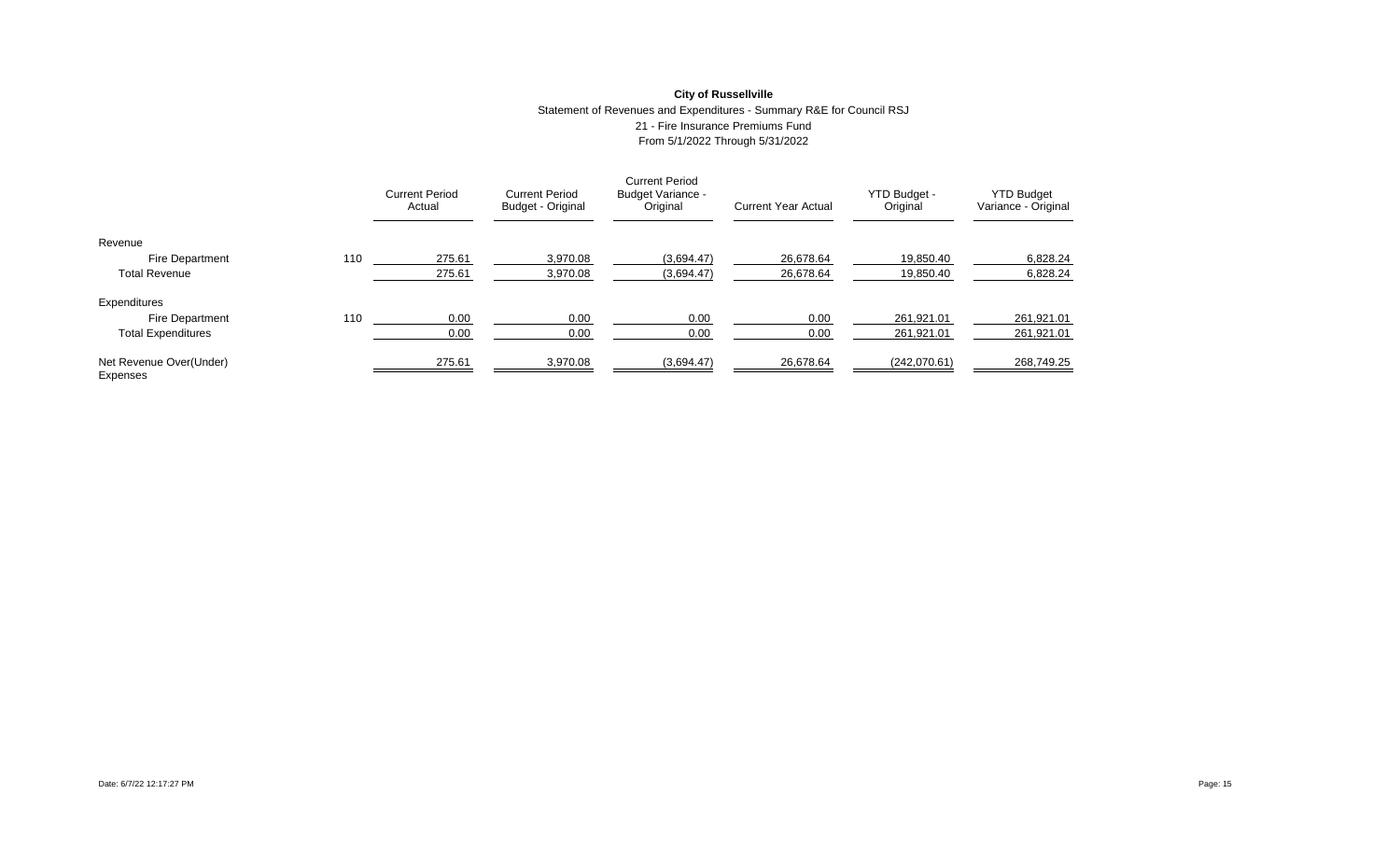# **City of Russellville** Statement of Revenues and Expenditures - Summary R&E for Council RSJ 23 - Econ Dev Fund #2 From 5/1/2022 Through 5/31/2022

|                                     |     | <b>Current Period</b><br>Actual | <b>Current Period</b><br><b>Budget - Original</b> | <b>Current Period</b><br>Budget Variance -<br>Original | <b>Current Year Actual</b> | YTD Budget -<br>Original | <b>YTD Budget</b><br>Variance - Original |
|-------------------------------------|-----|---------------------------------|---------------------------------------------------|--------------------------------------------------------|----------------------------|--------------------------|------------------------------------------|
| Revenue                             |     |                                 |                                                   |                                                        |                            |                          |                                          |
| Sales Tax Improvement               | 301 | 926.56                          | 849.50                                            | 77.06                                                  | 3,093.48                   | 4,247.50                 | (1, 154.02)                              |
| <b>Total Revenue</b>                |     | 926.56                          | 849.50                                            | 77.06                                                  | 3,093.48                   | 4,247.50                 | (1, 154.02)                              |
| Net Revenue Over(Under)<br>Expenses |     | 926.56                          | 849.50                                            | 77.06                                                  | 3,093.48                   | 4,247.50                 | (1, 154.02)                              |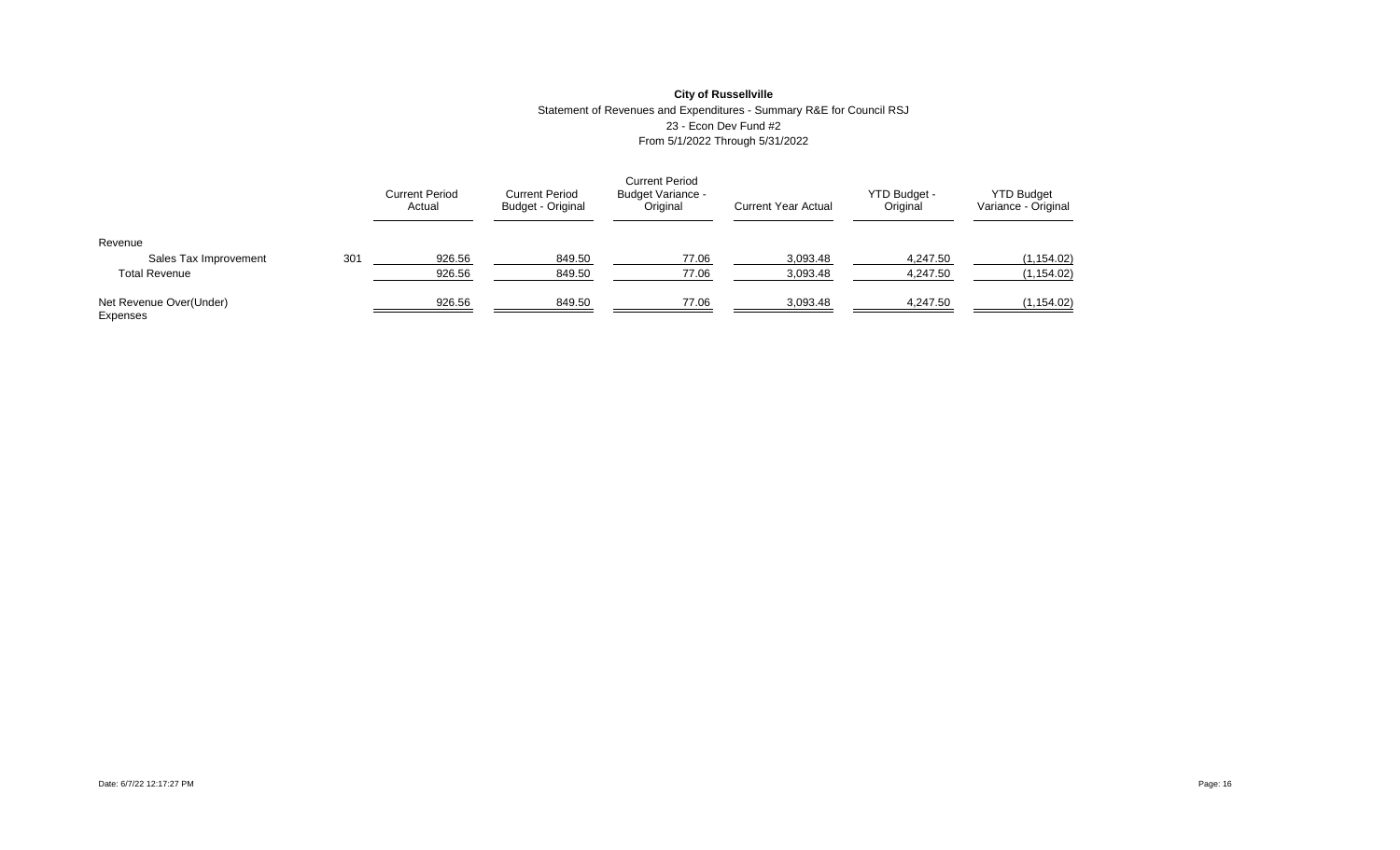# **City of Russellville** Statement of Revenues and Expenditures - Summary R&E for Council RSJ 24 - Russellville Oakland Cemetery From 5/1/2022 Through 5/31/2022

|                                     |     | <b>Current Period</b><br>Actual | <b>Current Period</b><br>Budget - Original | <b>Current Period</b><br><b>Budget Variance -</b><br>Original | <b>Current Year Actual</b> | YTD Budget -<br>Original | <b>YTD Budget</b><br>Variance - Original |
|-------------------------------------|-----|---------------------------------|--------------------------------------------|---------------------------------------------------------------|----------------------------|--------------------------|------------------------------------------|
| Revenue                             |     |                                 |                                            |                                                               |                            |                          |                                          |
| Administrative                      | 101 | 2.765.34                        | 2.764.16                                   | 1.18                                                          | 60.735.15                  | 61.983.30                | (1,248.15)                               |
| <b>Total Revenue</b>                |     | 2,765.34                        | 2,764.16                                   | 1.18                                                          | 60.735.15                  | 61,983.30                | (1,248.15)                               |
| Expenditures                        |     |                                 |                                            |                                                               |                            |                          |                                          |
| Administrative                      | 101 | 4.258.09                        | 6.818.35                                   | 2.560.26                                                      | 23.244.38                  | 34.091.75                | 10.847.37                                |
| <b>Total Expenditures</b>           |     | 4,258.09                        | 6,818.35                                   | 2,560.26                                                      | 23.244.38                  | 34,091.75                | 10,847.37                                |
| Net Revenue Over(Under)<br>Expenses |     | (1, 492.75)                     | (4,054.19)                                 | 2,561.44                                                      | 37,490.77                  | 27,891.55                | 9,599.22                                 |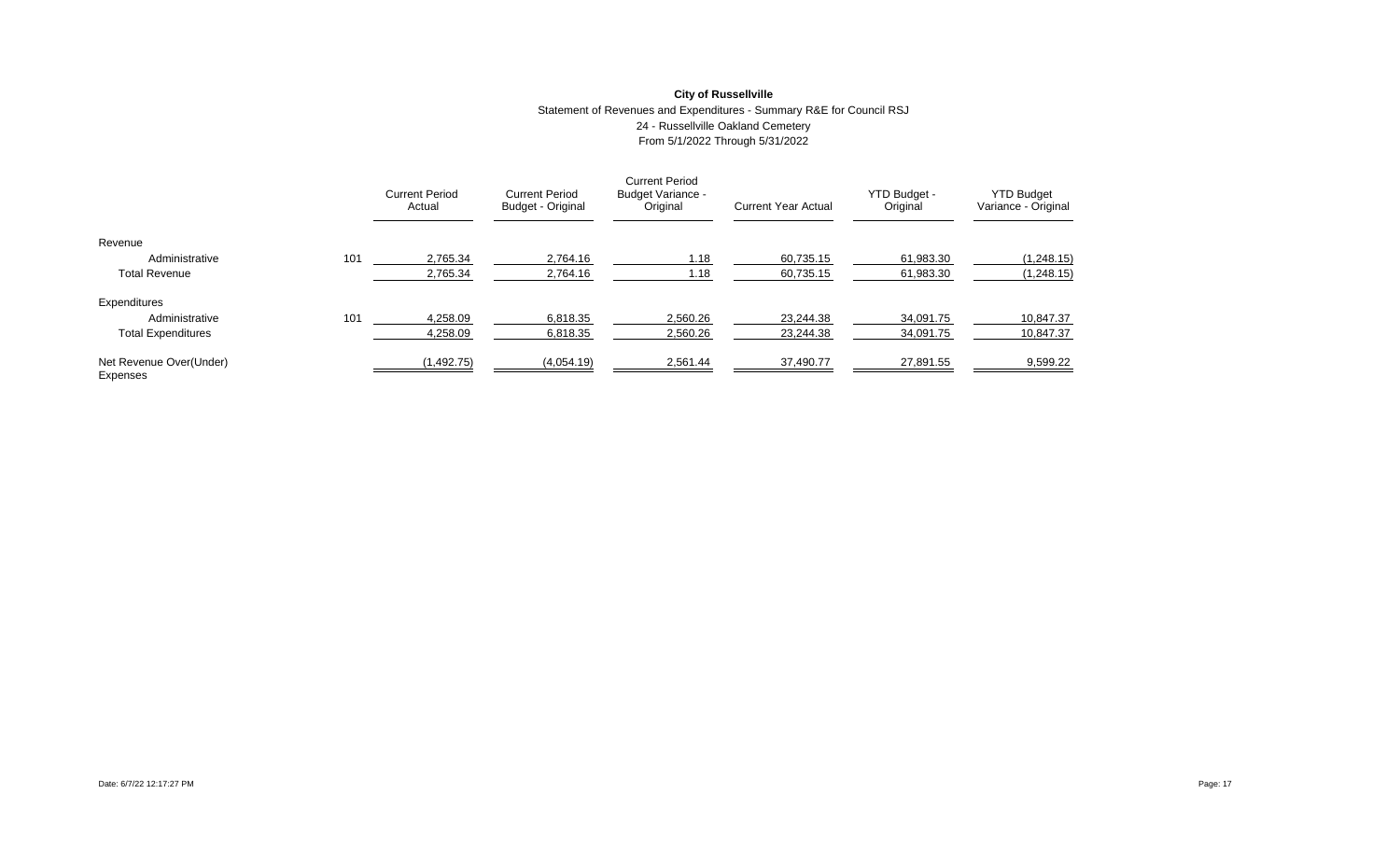### **City of Russellville** Statement of Revenues and Expenditures - Summary R&E for Council RSJ 25 - Russellville Convention Center From 5/1/2022 Through 5/31/2022

|                                     |     | <b>Current Period</b><br>Actual | <b>Current Period</b><br>Budget - Original | <b>Current Period</b><br>Budget Variance -<br>Original | <b>Current Year Actual</b> | YTD Budget -<br>Original | <b>YTD Budget</b><br>Variance - Original |
|-------------------------------------|-----|---------------------------------|--------------------------------------------|--------------------------------------------------------|----------------------------|--------------------------|------------------------------------------|
| Revenue                             |     |                                 |                                            |                                                        |                            |                          |                                          |
| Administrative                      | 101 | 2,331.53                        | 0.00                                       | 2,331.53                                               | 7,784.21                   | 0.00                     | 7.784.21                                 |
| <b>Total Revenue</b>                |     | 2,331.53                        | 0.00                                       | 2,331.53                                               | 7,784.21                   | 0.00                     | 7,784.21                                 |
| Net Revenue Over(Under)<br>Expenses |     | 2,331.53                        | 0.00                                       | 2,331.53                                               | 7,784.21                   | 0.00                     | 7,784.21                                 |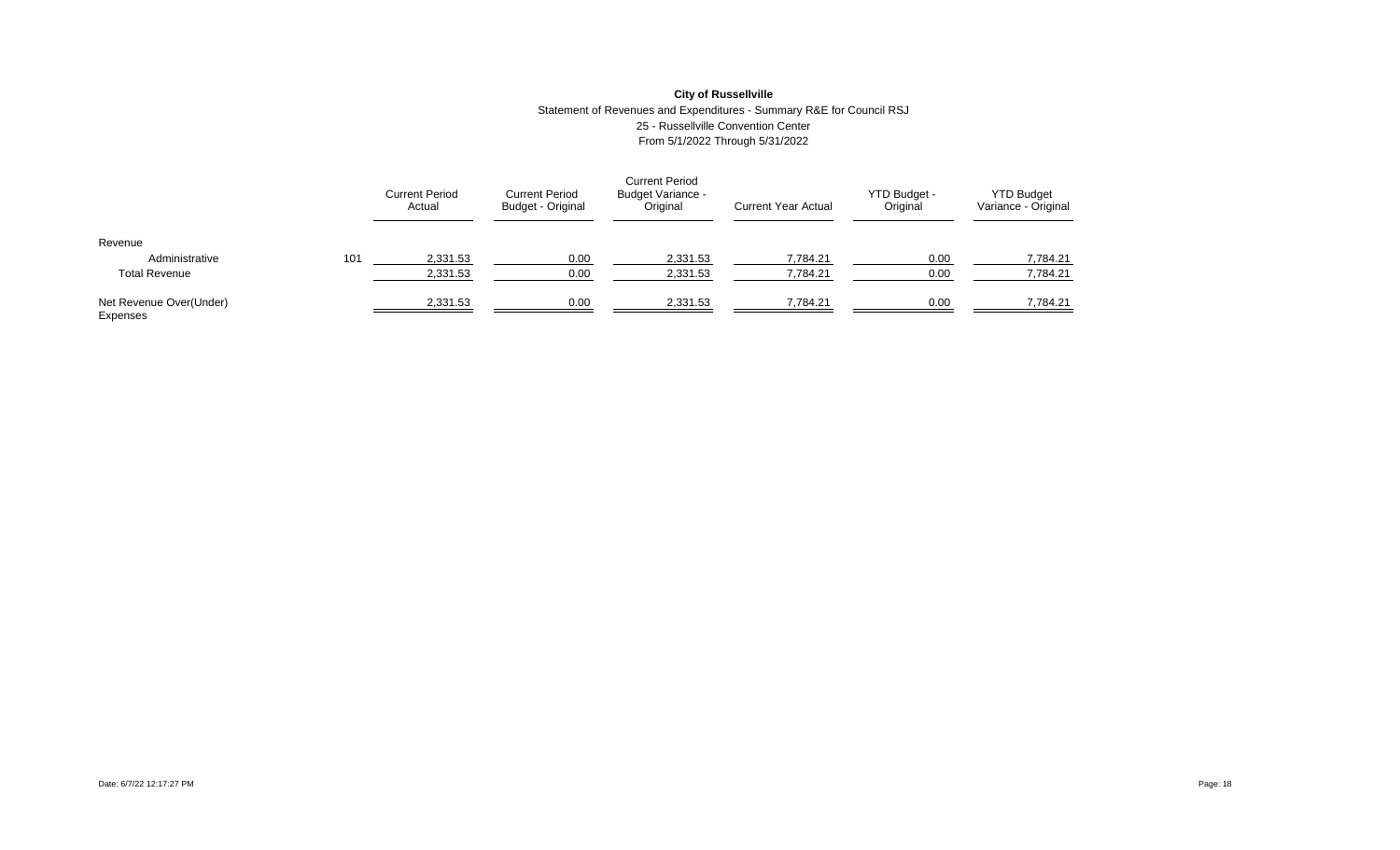# **City of Russellville** Statement of Revenues and Expenditures - Summary R&E for Council RSJ 26 - New Economic Fund From 5/1/2022 Through 5/31/2022

|                                     |     | <b>Current Period</b><br>Actual | <b>Current Period</b><br>Budget - Original | <b>Current Period</b><br><b>Budget Variance -</b><br>Original | <b>Current Year Actual</b> | YTD Budget -<br>Original | <b>YTD Budget</b><br>Variance - Original |
|-------------------------------------|-----|---------------------------------|--------------------------------------------|---------------------------------------------------------------|----------------------------|--------------------------|------------------------------------------|
| Revenue                             |     |                                 |                                            |                                                               |                            |                          |                                          |
| Administrative                      | 101 | 537.62                          | 364.00                                     | 173.62                                                        | 1.927.42                   | .820.00                  | 107.42                                   |
| <b>Total Revenue</b>                |     | 537.62                          | 364.00                                     | 173.62                                                        | 1,927.42                   | 820.00. ا                | 107.42                                   |
| Expenditures                        |     |                                 |                                            |                                                               |                            |                          |                                          |
| Administrative                      | 101 | 0.00                            | 7,500.00                                   | 7,500.00                                                      | 70,865.57                  | 96,500.00                | 25,634.43                                |
| <b>Fire Department</b>              | 110 | 0.00                            | 0.00                                       | 0.00                                                          | 52,588.00                  | 52,588.00                | 0.00                                     |
| <b>Police Department</b>            | 111 | 0.00                            | 0.00                                       | 0.00                                                          | 4.921.35                   | 44.471.00                | 39,549.65                                |
| <b>Total Expenditures</b>           |     | 0.00                            | 7,500.00                                   | 7,500.00                                                      | 128.374.92                 | 193,559.00               | 65,184.08                                |
| Net Revenue Over(Under)<br>Expenses |     | 537.62                          | (7, 136.00)                                | 7,673.62                                                      | (126, 447.50)              | (191, 739.00)            | 65,291.50                                |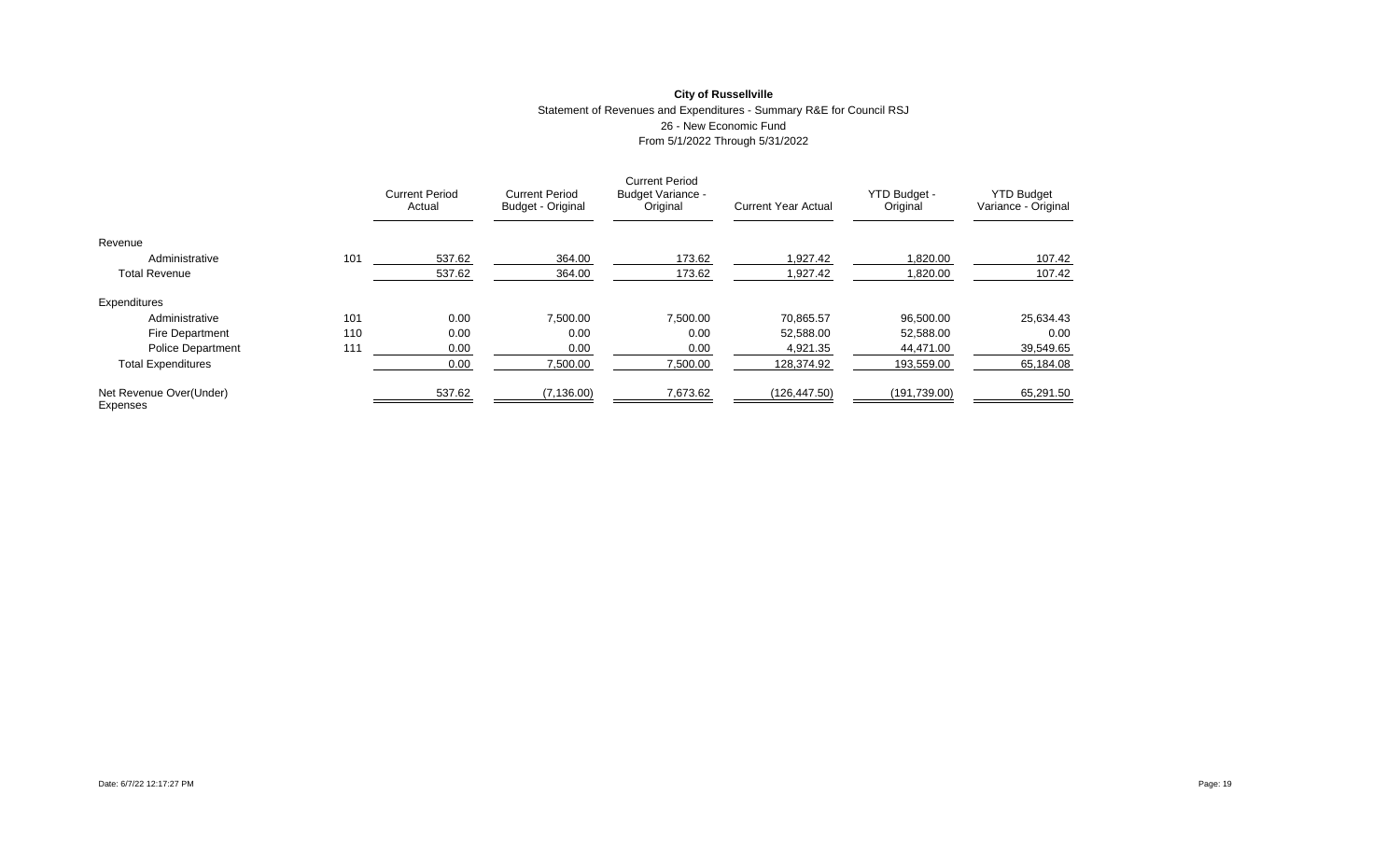### **City of Russellville** Statement of Revenues and Expenditures - Summary R&E for Council RSJ 27 - 2021 Economic Development Fund From 5/1/2022 Through 5/31/2022

|                                     |     | <b>Current Period</b><br>Actual | <b>Current Period</b><br>Budget - Original | <b>Current Period</b><br><b>Budget Variance -</b><br>Original | <b>Current Year Actual</b> | YTD Budget -<br>Original | <b>YTD Budget</b><br>Variance - Original |
|-------------------------------------|-----|---------------------------------|--------------------------------------------|---------------------------------------------------------------|----------------------------|--------------------------|------------------------------------------|
| Revenue                             |     |                                 |                                            |                                                               |                            |                          |                                          |
| Administrative                      | 101 | 100,502.83                      | 91,783.17                                  | 8,719.66                                                      | 458.264.33                 | 458,915.85               | (651.52)                                 |
| <b>Total Revenue</b>                |     | 100,502.83                      | 91,783.17                                  | 8,719.66                                                      | 458,264.33                 | 458,915.85               | (651.52)                                 |
| Net Revenue Over(Under)<br>Expenses |     | 100,502.83                      | 91,783.17                                  | 8,719.66                                                      | 458.264.33                 | 458,915.85               | (651.52)                                 |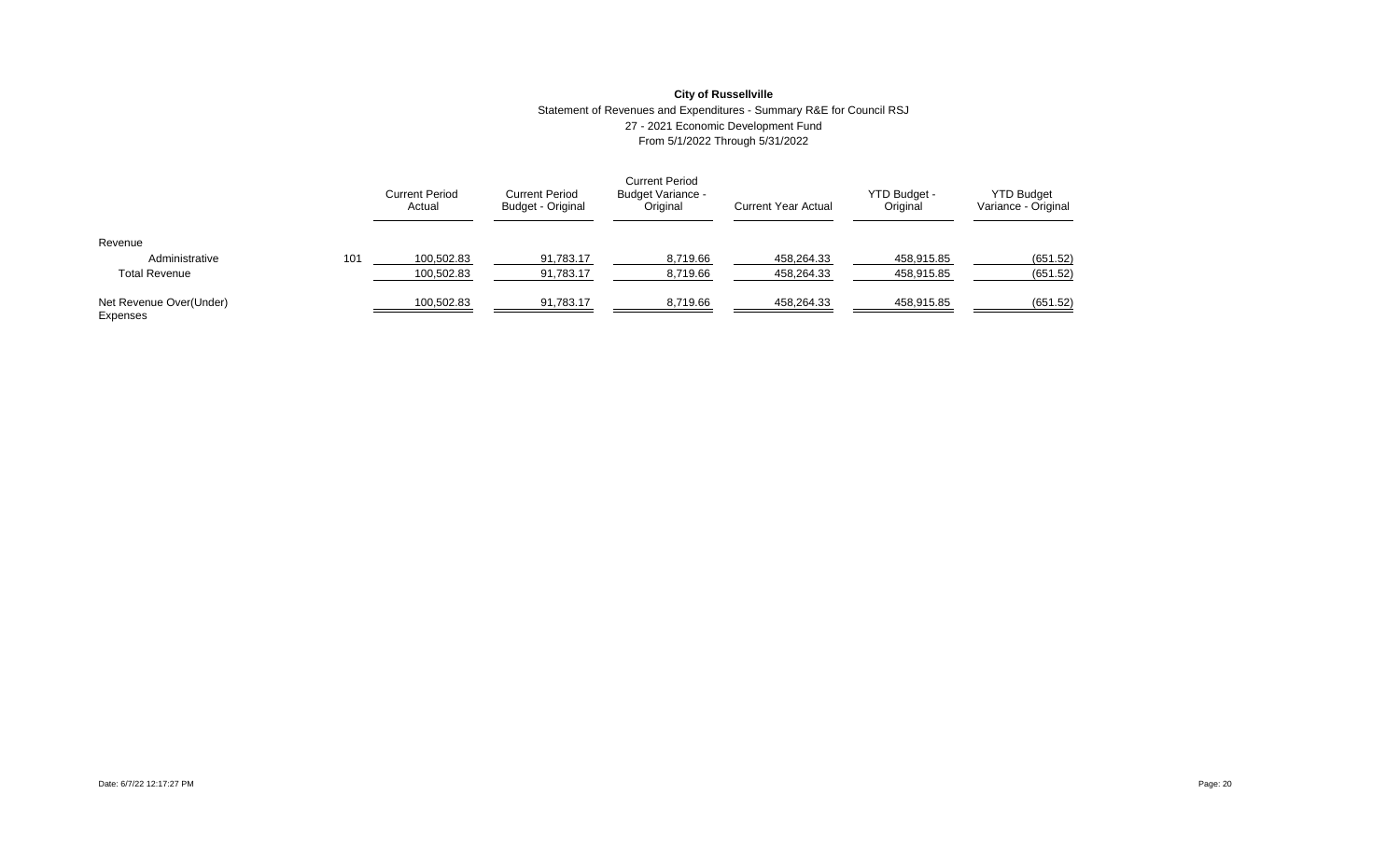### **City of Russellville** Statement of Revenues and Expenditures - Summary R&E for Council RSJ 28 - 2021 Street Sales Tax From 5/1/2022 Through 5/31/2022

|                                      |     | <b>Current Period</b><br>Actual | <b>Current Period</b><br>Budget - Original | <b>Current Period</b><br>Budget Variance -<br>Original | <b>Current Year Actual</b> | YTD Budget -<br>Original | <b>YTD Budget</b><br>Variance - Original |
|--------------------------------------|-----|---------------------------------|--------------------------------------------|--------------------------------------------------------|----------------------------|--------------------------|------------------------------------------|
| Revenue                              |     |                                 |                                            |                                                        |                            |                          |                                          |
| 2021 Street Sales Tax<br>Improvement | 221 | 702.371.95                      | 640.090.34                                 | 62.281.61                                              | 3.205.343.06               | 3.200.451.70             | 4,891.36                                 |
| <b>Total Revenue</b>                 |     | 702,371.95                      | 640,090.34                                 | 62,281.61                                              | 3,205,343.06               | 3,200,451.70             | 4,891.36                                 |
| Expenditures                         |     |                                 |                                            |                                                        |                            |                          |                                          |
| 2021 Street Sales Tax<br>Improvement | 221 | 525.673.96                      | 750.000.01                                 | 224.326.05                                             | 1.686.357.24               | 4.025.295.55             | 2,338,938.31                             |
| <b>Total Expenditures</b>            |     | 525,673.96                      | 750,000.01                                 | 224,326.05                                             | 1,686,357.24               | 4,025,295.55             | 2,338,938.31                             |
| Net Revenue Over(Under)<br>Expenses  |     | 176,697.99                      | (109,909.67)                               | 286,607.66                                             | 1,518,985.82               | (824, 843.85)            | 2,343,829.67                             |